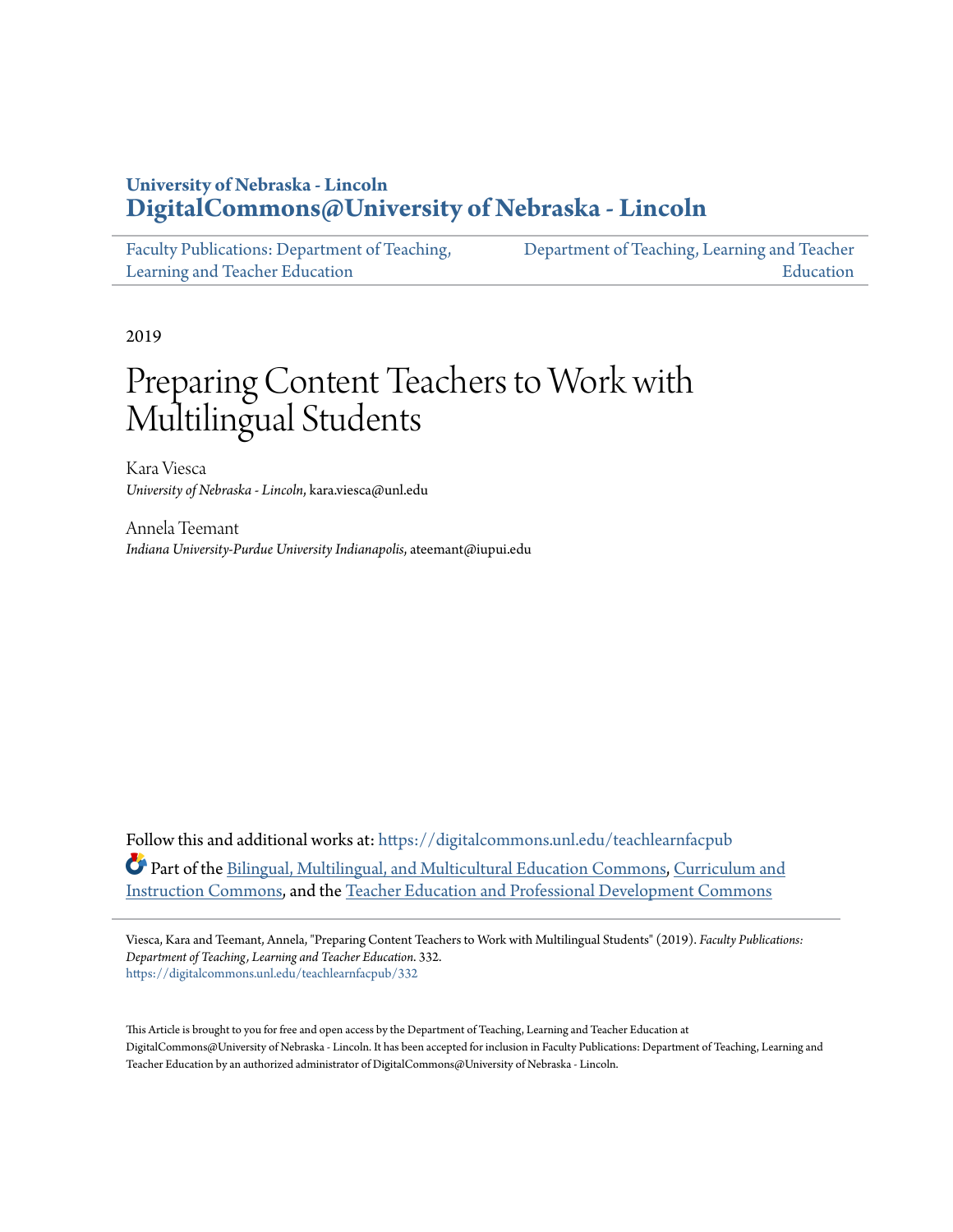

# **Preparing Content Teachers to Work with Multilingual Students**

Kara Mitchell Viesca<sup>1</sup> and Annela Teemant<sup>2</sup>

1 University of Nebraska–Lincoln; *email* kara.viesca@unl.edu

2 Indiana University-Purdue University Indianapolis; *email* ateemant@iupui.edu

It is well-documented that content teachers (e.g., math, science, social studies, etc.) have not been adequately prepared to address the increasing number of multilingual students in their classes (Freeman & Freeman, 2014; Lucas, 2011). While many teacher education programs strive to prepare teachers during initial licensure programs (e.g., de Oliveira & Yough, 2015; Freeman & Freeman, 2014; Levine, Howard, & Moss, 2014) and recent work has focused on secondary teacher preparation at both pre-service and in-service levels (de Oliveira & Obenchain, 2018; de Oliveira, Obenchain, Kenney, & Oliveira, in press; de Oliveira & Shoffner, 2016; de Oliveira & Wilcox, 2017), the existing conceptual and empirical knowledge-base for preparing pre- and in-service content teachers is still in its infancy. Faltis and Valdés (2016) argue that what is known—albeit inconclusively—does nevertheless provide helpful guidance upon which we can all build. This chapter seeks to provide a sense of the issues, research, and practices that shape what we know while identifying fruitful directions for deepening the knowledge-base for preparing K-12 content teachers for multilingual learners.

Published in *The Handbook of TESOL in K-12*, First Edition, edited by Luciana C. de Oliveira, (Wiley, 2019), as chapter 24, pp 371-385.

doi 10.1002/9781119421702.ch24

Copyright © 2019 John Wiley & Sons Ltd. Used by permission.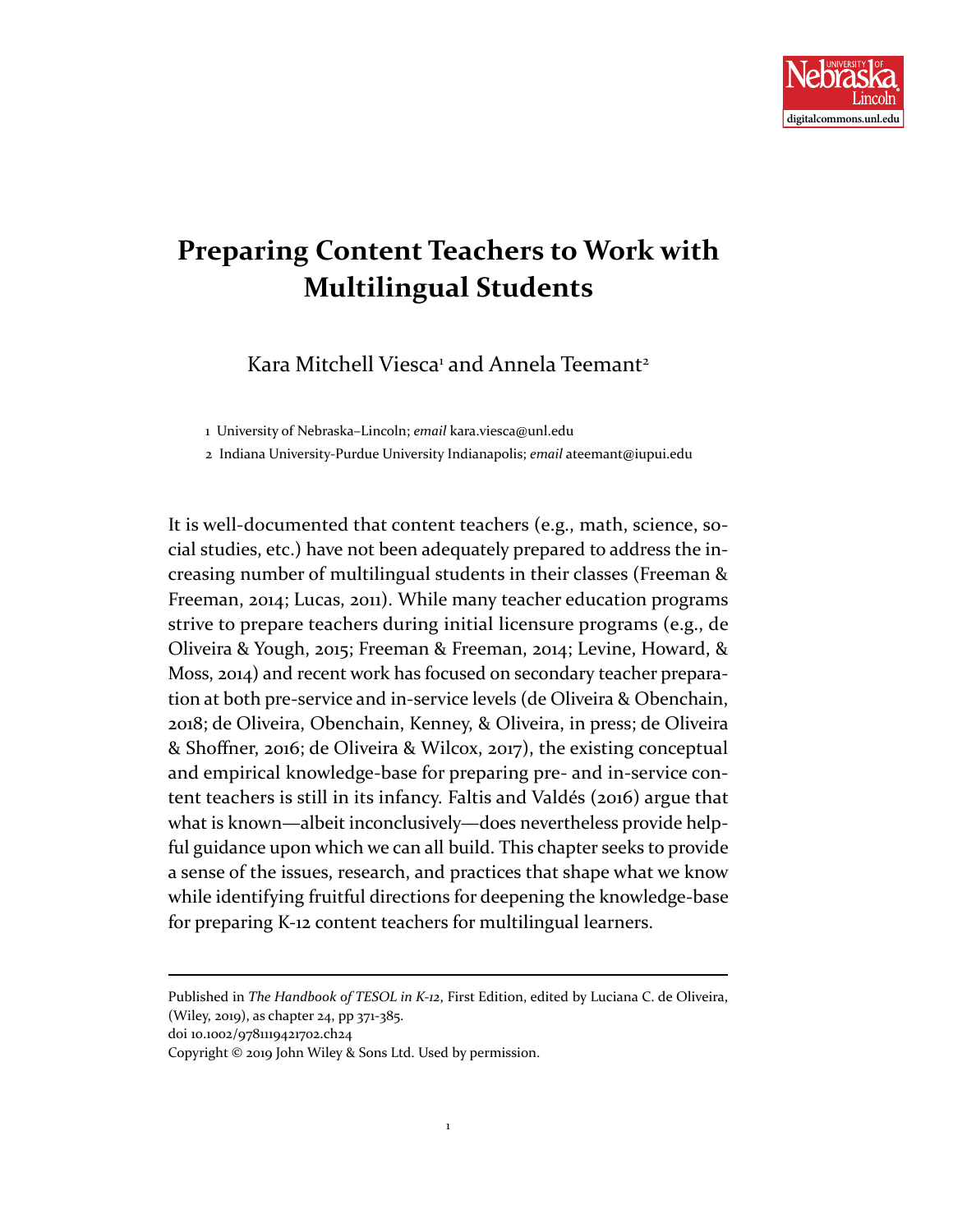# **Overview of Issues and Approaches**

Any discussion of the preparation of content teachers must begin with ideological perspectives, systems of belief, and political context that position both teachers and multilingual students in content classrooms. Historically and currently, multilingual students (e.g., their cultural and linguistic backgrounds, identities, and life experiences) have been marginalized in schools and viewed as a challenge rather than an asset (Mitchell, 2013). Such deficit perspectives manifests in different ways and at different levels. For example, many content teachers express a lack of willingness to accept responsibility for teaching multilingual learners (Pawan, 2008; Walker, Shafer, & Liams, 2004; Yoon, 2008). Schools often create policies and programs that limit the opportunities for multilingual student and family engagement (Viesca, 2013). Society itself is susceptible to political and social movements that are nativist, anti-immigrant, and overtly racist (e.g., the rise in White nationalism in the United States, Trump's election, Brexit in the UK, the election of a far-right political party in Germany called AfD).

Assimilationism guides many policies, practices, and approaches to multilingualism adopted in schools and communities. The human geographist Caroline Nagel (2002) defined *assimilationism* as "observable, material processes of accommodation of and conformity to dominant norms" (p. 259). Vazquez-Montilla, Just, and Triscari (2014) found assimilationist attitudes in 425 teachers they surveyed in Florida. Specifically, 73% of content teachers surveyed indicated that "it is unreasonable to expect a regular classroom teacher to teach a student who does not speak English" (p. 583). Only 9% of teachers surveyed agreed with the statement that "teachers should modify their instruction for their students' cultural and linguistic needs" (p. 583).

Assimilationist attitudes are also evident in expectations for students and families to speak only English or abandon their own cultural ways of being. Such expectations dismiss the abilities, strengths, and experiences that students and families already possess. Similarly, many policies and programs are developed to "accelerate" English acquisition and quickly label students. The labels "English Language Learner" and "English Learner" narrow all educative attention on English development. The re-classification process results in multilingual students being treated like monolinguals for the rest of their schooling. English,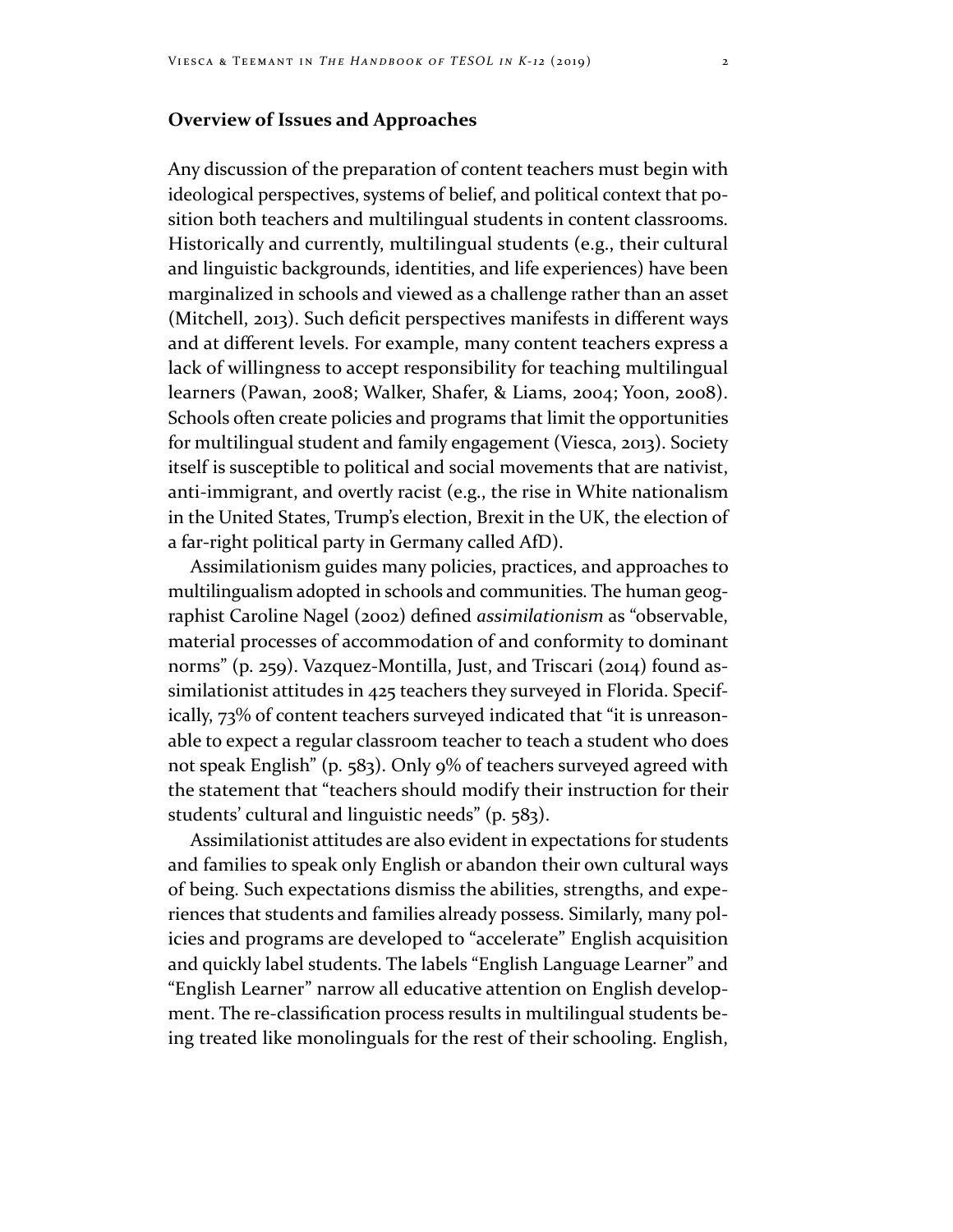however, is not *all* that matters in the education of a multilingual child (Mitchell, 2012, 2013).

A pluralist perspective, on the other hand, would embrace the diversity and assets that multilingual students, families and communities have to offer schools and society. Pluralism would shift the programs and desired outcomes for multilingual students. Brisk (2005) argues that a bilingual is not the sum of two monolinguals. Bilinguals live and exist in the world differently from a monolingual—linguistically, socially, culturally, cognitively, and so on (García, 2009; Grosjean, 2014). Research has documented the extensive cognitive, linguistic, social, cultural, and economic benefits that accrue to multilingual students, families, and communities with bilingualism and biliteracy (e.g., Agirdag, 2014; Lutz, 2004). When research is conducted from this perspective, we see it is wrong to set a monolingual assimilationist norm for which a bilingual student should strive. The constant comparison of monolingual students to bilingual students unfairly diminishes the capacities and accomplishments of multilingual students (Hopewell & Escamilla, 2014). Research shows that strong bilingual education programs successfully create high academic achievement and educational equity in outcomes for multilingual students (Bialystok, 2018; Rolstad, Mahoney, & Glass, 2005; Slavin & Cheung, 2005; Umansky & Reardon, 2014; Valentino & Reardon, 2015). Ironically, building on these positive assumptions about bilingualism (Valdez, Delavan, & Freire, 2016), there is increasing interest in English proficient students becoming bilingual. However, despite these findings, most multilingual students are taught in English-only programs in the United States. Yet, a commitment to multilingualism could still guide educational programs, policies, and practices that are English-only.

A persistent obstacle to the adoption of pluralist perspectives is that multilingualism is closely linked to negative perceptions around race, class, culture, ability, and heteronormativity (Flores & Rosa, 2015; Viesca, 2013). Such perceptions are intersectional, meaning that perceptions around one aspect of identity (e.g., race) can impact perceptions around another (e.g., language), and thus deeply influence the opportunities multilingual students have across their educational lifespans. The intersectionality of language and other axes of potential oppression may also explain the consistent research illustrating teachers' negative beliefs toward working with multilingual students (e.g., Blanchard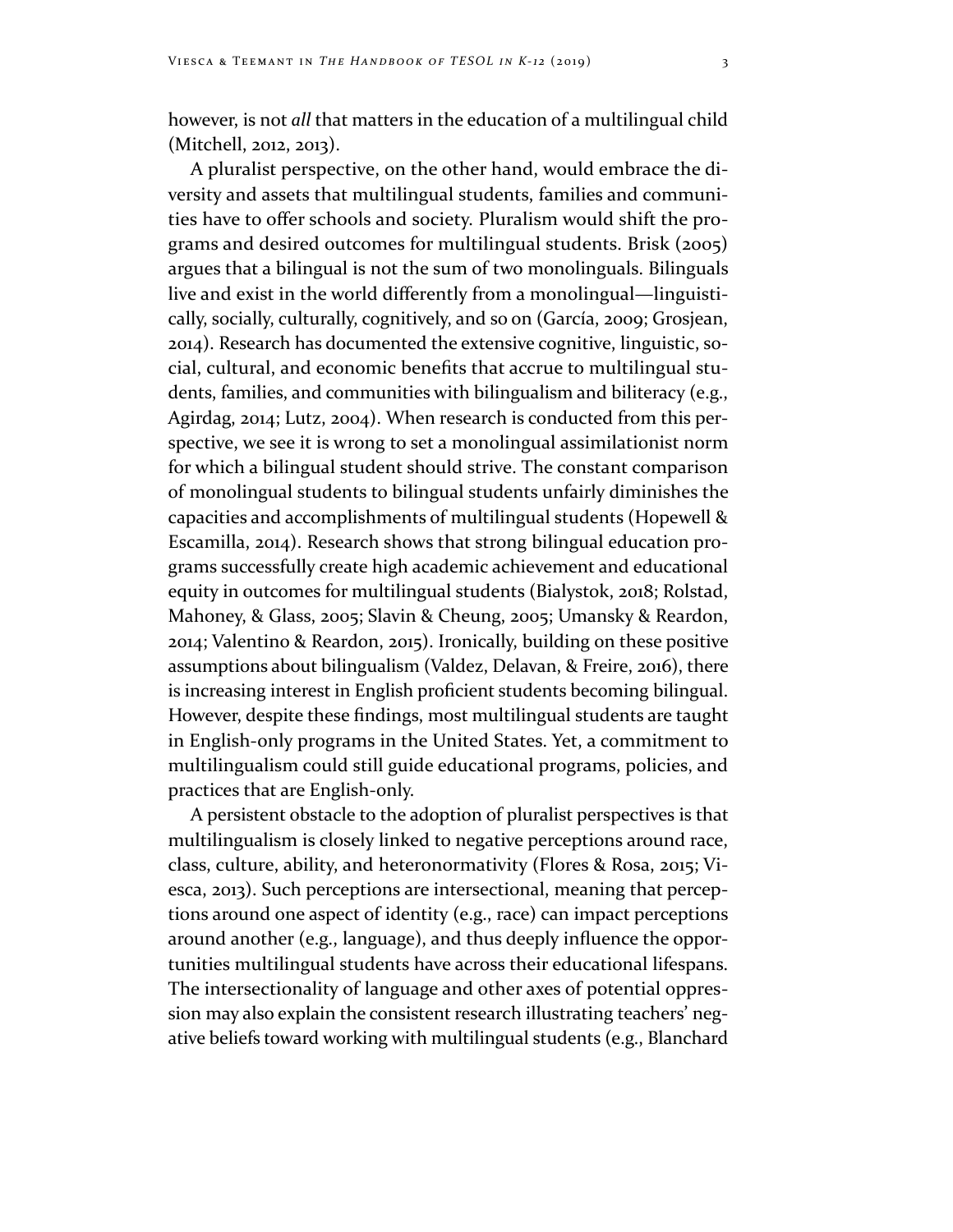& Muller, 2015; Heineke, 2015). Fortunately, there is evidence that experience with multilingual learners and engaging content teachers in professional learning are helpful in shifting attitudes and beliefs (Master, Loeb, Whitney, & Wyckoff, 2016; Pettit, 2011).

In summary, ideological perspectives, systems of belief, and the political context matter when it comes to preparing content teachers for multilingual students. While potentially unarticulated, educators' assumptions and beliefs become the theories that guide their practices and inform the policies they draw upon. Therefore, we argue that teachers' enacted theories matter and should be made explicit and juxtaposed against formal theories for further reflection. In the following sections, we illustrate how sociocultural theory (Vygotsky, 1978, 1997) and critical pedagogy (Freire, 1994) provide a powerful foundation for defining quality multilingual content teaching and learning in content classrooms.

## **Main Findings from Current Research**

This section synthesizes current research to highlight three factors that matter in the preparation of content teachers for multilingual learners. We explore why language, teacher learning, and teacher pedagogy matter.

### *Language Matters*

In 2008, Lucas and Grinberg argued for language to be attended to in content classrooms. Since then, many language scholars have developed conceptual frameworks for attending to language in content classrooms. For instance, Lucas and Villegas (2011) argued for linguistically responsive teaching, which included teacher orientations (i.e., sociolinguistic consciousness, valuing linguistic diversity, and inclination to advocate) and knowledge and skills for teaching (i.e., knowing students, language demands of tasks, principles of second language learning, and scaffolding instruction). Bunch (2013) argued for pedagogical language knowledge as "the development of language and literacy in and through teaching the core curricular content, understandings, and activities that teachers are responsible for" (p. 298). Along similar lines, Turkan, de Oliveira, Lee, and Phelps (2014) argued for disciplinary linguistic knowledge, which describes "teachers' knowledge of academic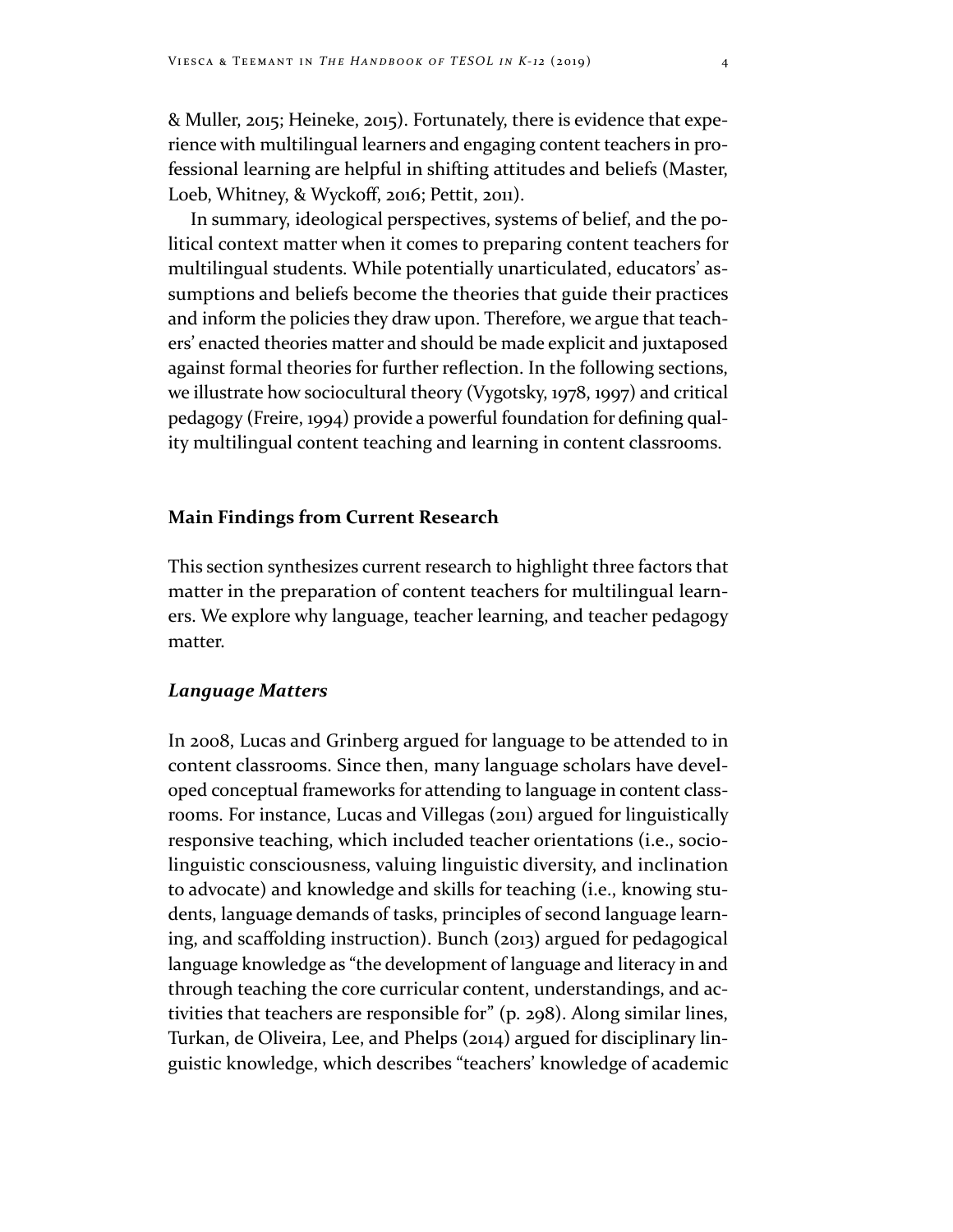discourse characteristics distinct to a particular discipline" (p. 3). Faltis, Arias, and Ramirez‐Marín (2010) also identified relevant competencies for secondary teachers of multilingual learners that include attention to language.

Recent work in languaging and translanguaging (García, Johnson, & Seltzer, 2017; García & Kleyn, 2016) has also suggested the importance of deliberately utilizing languages other than English as valuable learning tools in the classroom. These scholars argue that students should be using their full linguistic repertoires as an integrated system for communicating to both expand their language repertoire as well as their content understandings. This breaks down the boundaries we often place around language (e.g., Spanish, English, academic language, etc.). They value treating language as a verb in instructional contexts; that is, students should language, meaning *do* the interesting, authentic, and complex things with their language skills to expand them. The initial research on these practices is promising, particularly from an equity and multilingual perspective (García & Kleyn, 2016).

Each of these conceptualizations of language has moved the field forward in thinking about how language matters in quality content teaching and learning for multilingual students. However, we still have much more empirical work to do to understand how exactly these conceptualizations are realized in policy and teaching practice. For instance, Schall-Leckrone and McQuillan (2012) integrated approaches based on systemic functional linguistics (Halliday, 1994) into a social studies methods course for pre-service teachers and conducted a two-year action research project. While findings indicated a positive effect on teacher candidates' ability to integrate language development into their planning and practice, the researchers felt that teacher candidates still needed more support and reinforcement across multiple contexts. Similarly, Chval, Pinnow, and Thomas (2015) found in their case study with one math teacher that a significant amount of time and learning opportunities were required to integrate specialized language knowledge of mathematics into teaching. Galguera (2011), however, found that using different participant structures, such as small-group activities, helped pre-service teachers learn about teaching academic language in content classrooms.

While it appears that pre-service teachers need consistent and longterm support to integrate attention to (disciplinary) language in content learning, there is also emerging evidence that attending to language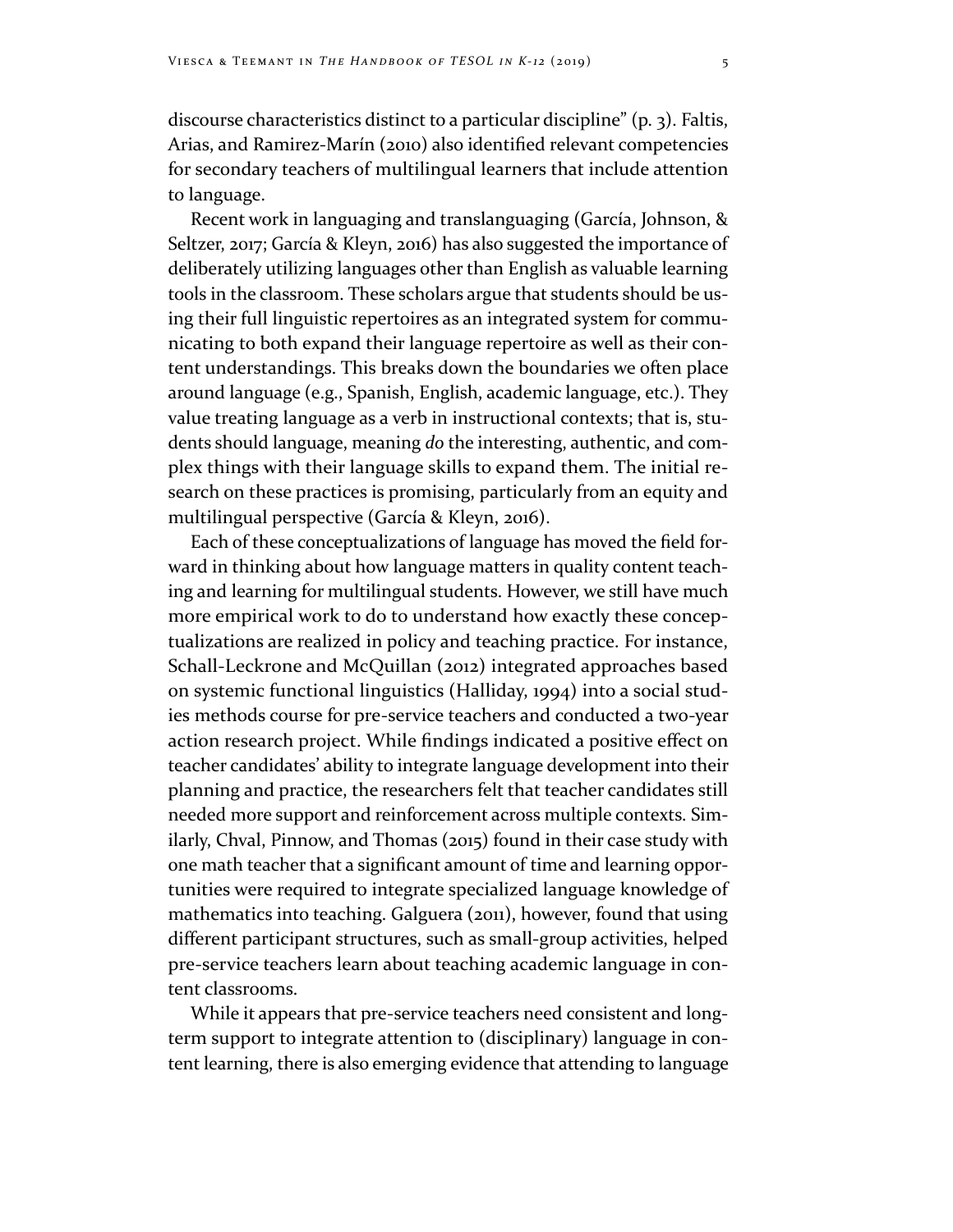can pay off. Tong, Luo, Irby, Lara‐Alecio, and Rivera (2017) examined the impact of a professional development program focusing on helping teachers explicitly teach academic language. The results of their randomized control trial illustrated that the professional development did cause teachers to spend more time explicitly teaching academic English and that these efforts had a positive impact on students' expressive vocabulary, oral reading fluency and retell fluency. Similarly, Shaw, Lyon, Stoddart, Mosqueda, and Menon (2014) found that teachers' attention to language and literacy practices in the science classroom can improve multilingual learners' achievement in science concepts as well as in writing and vocabulary.

Clearly language matters in working with multilingual learners in content classrooms. Creating the conditions for students to language and translanguage in authentic and meaningful ways holds promise for affirming multilingual learners and promoting language development.

#### *Teacher Learning Matters*

Research on the preparation of content teachers for working with multilingual students suggests that teacher learning matters. Several studies found positive growth from course work with pre- or in-service teachers (e.g., Andrews & Weisenberg, 2013; Hansen-Thomas, Richins, Kakkar, & Okeyo, 2016; Turgut, Sahin, & Huerta, 2016). Sharma and Lazar (2014) found pre-service teachers' orientations toward multilingual learners shifted via coursework from a deficit orientation to what the researchers call a capacity orientation. Similarly, Markos (2012) analyzed responses offered by pre‐service teachers in Arizona to this question, "When you hear the words *English Language Learner*, what comes to mind?" (p. 39). The researcher found that pre-service teachers entered their mandated skills‐based course with deficit and narrow understanding of multilingual learners. By the end of the course, the pre-service teachers indicated that they were aware of the changes in their thinking. However, the researcher felt that mandated skills-based courses also needed to embed opportunities for pre-service teachers to examine the intersection of their life experiences and new learning about bilingual learners.

Additional studies looked at change in perceptions of pre-service teachers and found growth, though still a need for more work. Catalano, Reeves, and Wessels (2017) investigated efforts in a teacher education program to prepare elementary teachers to work with multilingual students.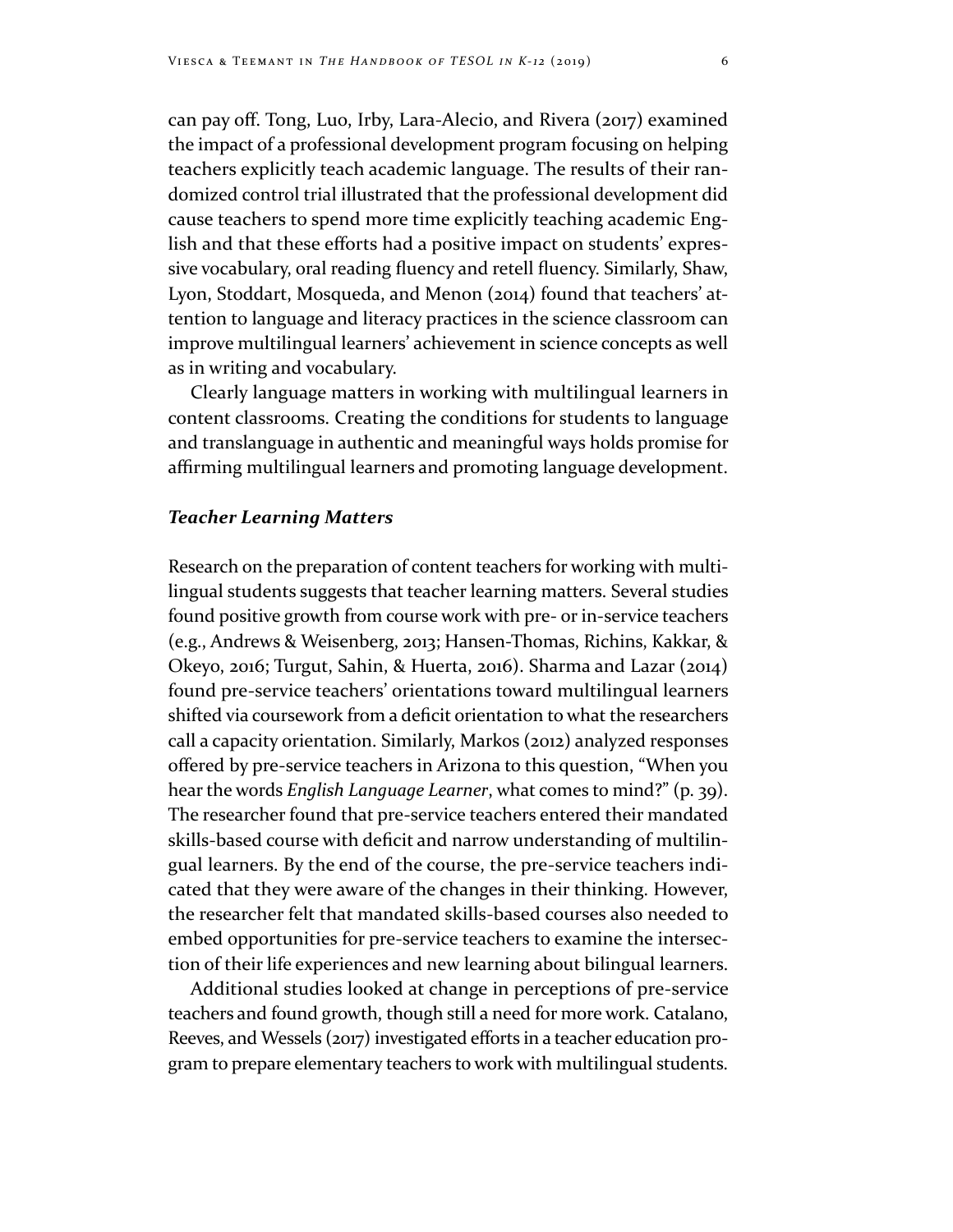They found that pre-service teachers viewed their multilingual students through their own worldview (ethnocentrism), that non-English language usage was viewed as a privilege to be "allowed" by teachers in some contexts, not a right; and that popular misconceptions about language acquisition were persistent. They also found that pre-service teachers did show signs of becoming "critical observers" when they spoke out against unfair language practices they observed. DelliCarpini and Alonso (2014), working with secondary-level math and science teachers, found that at the outset pre‐service teachers had deficit perspectives of multilingual learners and maintained a "blame the victim" mentality, expressing that academic achievement was solely the responsibility of the student and his/her family. These secondary teachers did grow, but only modestly. The researchers argue for attention to both language and content and suggest the value of potential collaboration with language specialists and content teachers to achieve this.

The value of collaboration among teachers is supported by several studies. In fact, it appears that collaboration among educators (teachers, coaches, and learning communities) is a promising approach for our field. Several studies document positive outcomes for such collaborations, all focused on improved planning and practice for content teachers working with multilingual students (e.g., Baecher, Knoll, & Patti, 2016; Chien, 2013; Martin‐Beltrán & Peercy, 2014; Peercy, Martin‐Beltrán, Silverman, & Nunn, 2015; Rodríguez, Abrego, & Rubin, 2014; Russell, 2014). Additionally, Jimenez-Silva and Olson (2012) found teacher learning communities to be valuable for supporting pre-service teacher learning about working with multilingual learners. Clearly, collaboration is an important component for supporting the development of strong content teachers of multilingual students. As is illustrated below, it also is a strong component of an effective pedagogy for teaching multilingual students.

# *Pedagogy Matters*

While there is not one right way to be a teacher, there are many elements that contribute to successful teaching. A teachers' knowledge of subject matter (what), knowledge of learners and their development (who), and knowledge of teaching practices (how) are essential components of the teaching profession (Bransford, Darling-Hammond, & LePage, 2005). However, Cuban (2013) found, in reviewing 50 years of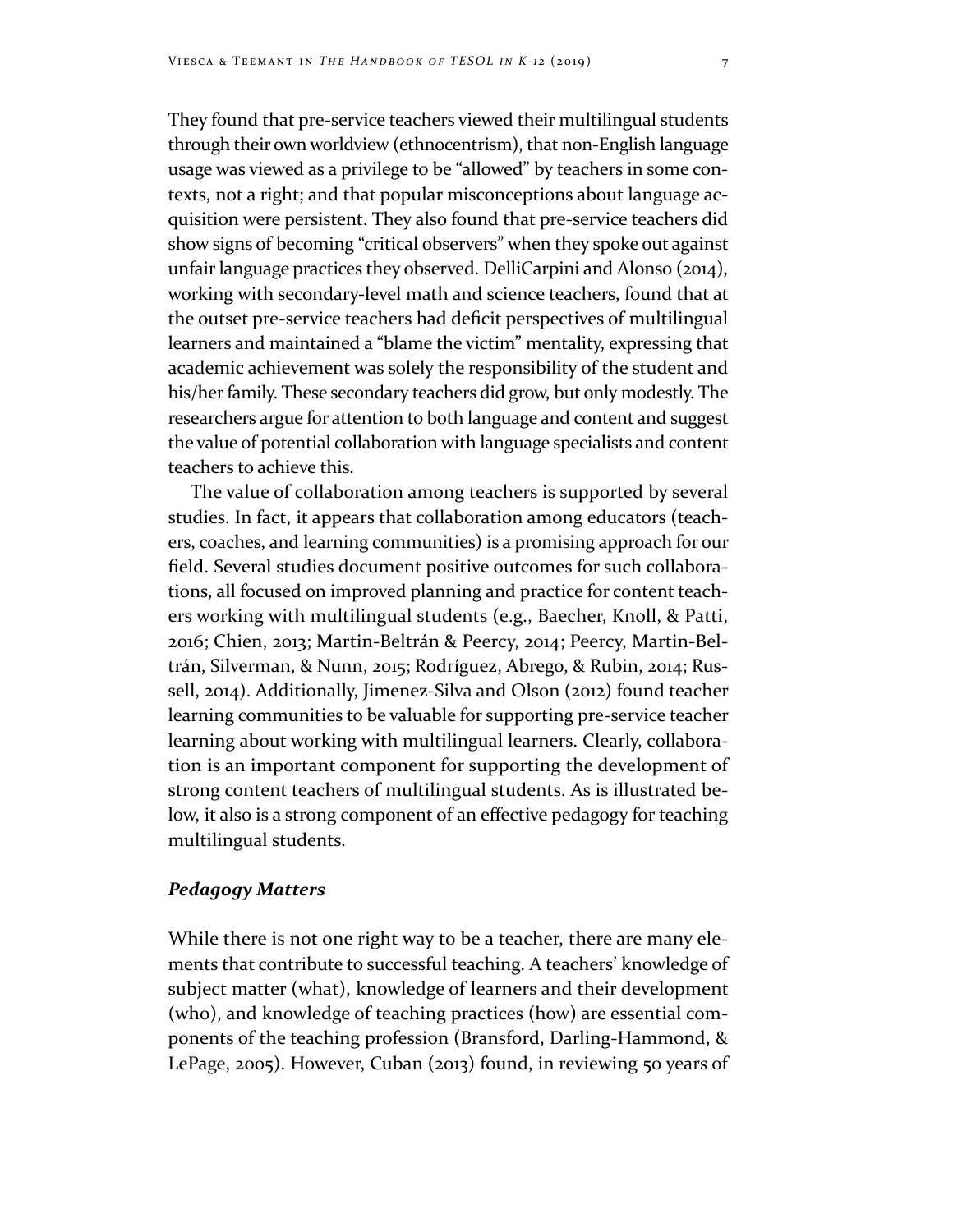educational reform, the *what* of teaching has changed many times over (e.g., Common Core State Standards) while the *how* of teaching has remained unchanged citing the sustained commitment to lectures, whole group activities, and so on. Currently, these same teacher-dominated practices have been reinforced by educational policies that treat teaching as being merely a technical skill (i.e., think "follow the script") and success as students merely passing high-stakes tests. According to Wills and Sandholtz (2009), such test-based accountability devalues teachers' expertise, judgment, and professionalism. Similarly, Salazar (2013) argues that teachers and students are both devalued and dehumanized by instructional practices that mechanically silence their perspectives and take away meaningful learning opportunities.

As a result, some scholars have moved away from a narrow and mechanistic conception of *instruction* to the term *pedagogy* to capture the art, science, and morality of teaching and learning in the 21st century. For example, MacNeill and Silcox (2003) define pedagogy as "reasoned, moral, human interaction, within a reflective, socio‐political, educative context that facilitates the acquisition of new knowledge, beliefs, or skills" (para. 7).

Three developments underscore why pedagogy—the how—matters in radically improving the experiences of multilingual students in schooling. First, the demographic shift in the U.S. student population has underscored the importance of every teacher in a building being engaged in a process of questioning assumptions, beliefs, and practices in light of student needs (Fullan, 2007). As Hargreaves and Fullan (2012) explain, "Students do very well because they have a *series* of very good teachers—not by chance, but by design. In other words, you have to transform the *entire* [teaching] *profession*" (p. 16). School improvement is not an individual endeavor. Improvement is the result of teams of educators creating a culture of ongoing professional learning, where shared purpose, values, goals for improvement, and outcomes are reflected and acted upon collectively, and in solidarity, for the benefit of student learning.

Second, advances in understanding cognitive development have opened up space for new pedagogical practices that stand in stark contrast to Skinner's behaviorism and Piaget's cognitivism (Stentsenko & Arievitch, 1997). In particular, the work of Lev Vygotsky (1978) holds great promise in transforming pedagogy. His work is based on four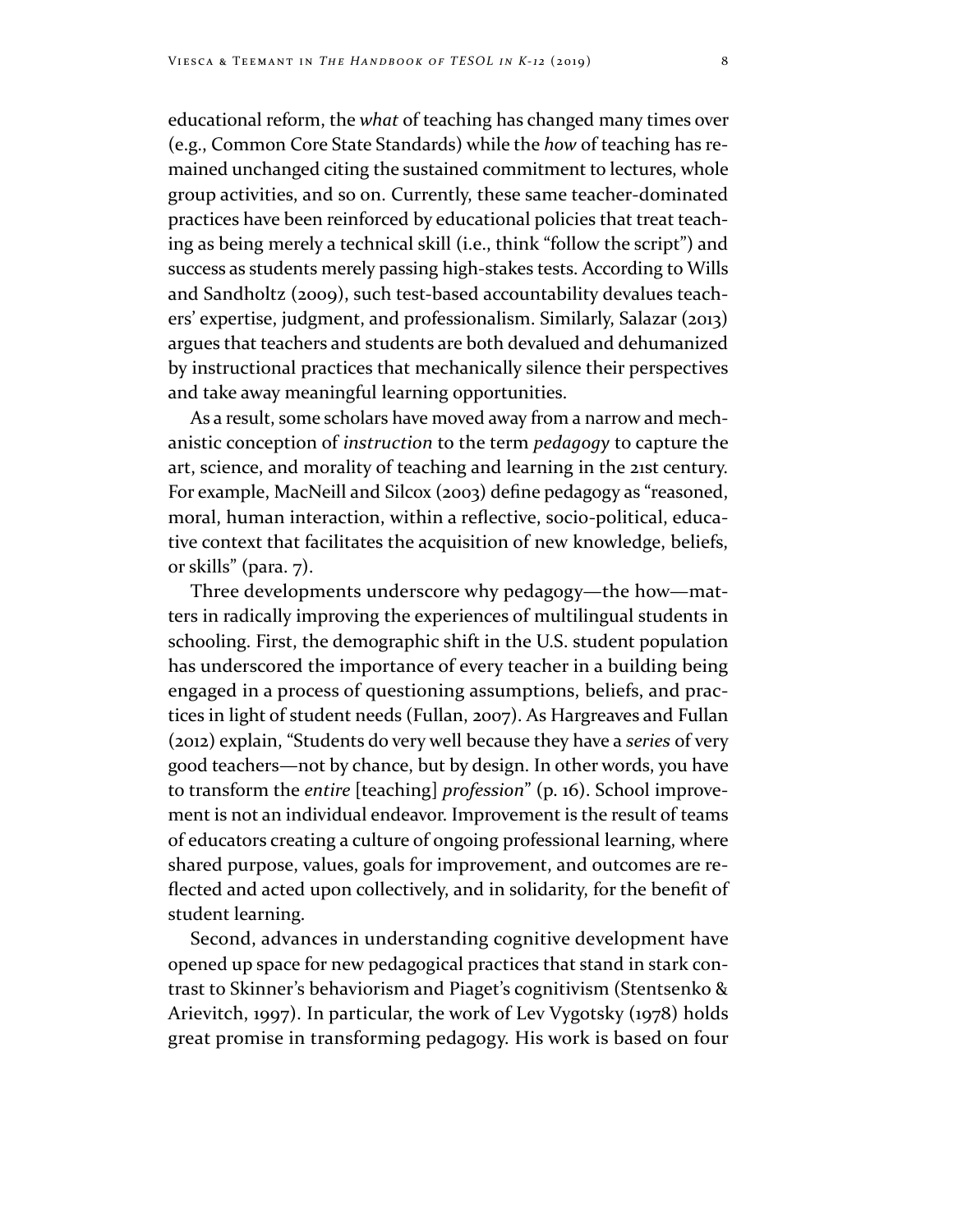assumptions: (a) knowledge is cultural and competent participation; (b) learning is social; (c) teaching is assisting; and (d) performance is situative (Smith, Teemant, & Pinnegar, 2004). Collectively, these assumptions argue that schooling prepares students to take on new identities—as readers, writers, mathematicians, scientists, and so on—that are steeped in learning the language, thinking, and cultural patterns of participation in various disciplines (assumption a). For Vygotsky, learning is a dynamic social and dialogic process of co-constructing understandings, where more knowledgeable others (e.g., peers, teachers, or parents) assist students to take the next steps in their development (assumption b). Vygotsky (1997) envisioned the space between the teacher and the student as an active one, full of meaningful dialogue and timely and responsive assistance during the learning process (assumption c). It is exactly this assistance to learn in a student's zone of proximal development that advances student learning (Tharp & Gallimore, 1988; Vygotsky, 1978). Unlike Piaget, Vygotsky believed students could act their way into competence (assumption d): "Vygotsky, learning first, and then development. For Piaget, development first, and then learning" (Wink & Putney, 2002, p. 23). Therefore, pedagogical practices that create these conditions for learning fundamentally support language learning too.

Third, critical social theory has become essential in understanding how to reach all learners, especially multilingual learners. Critical social theory interrogates the social, cultural, historical, and political context of schooling that shape students' identities, create inequitable power relationships, and either limit or expand students' agency to become their best selves in learning and life. The goal is to disrupt the status quo that marginalizes and dehumanizes multilingual students, families, and their communities by judging them according to White middle‐class ways of knowing and being in the world (Alim & Paris, 2017). Apple (2016) argues that the purpose of a critical education is to expose power relationships and inequality in all of their various forms, combinations, and complexities as well as to challenge those issues of power in both the formal and informal education of adults and children. Similarly, Paulo Freire argued that critical education must be a relational process of humanization where students and teachers become "more fully human" and "conscious of their presence in the world as a way to individually and collectively" transform the world (Salazar, 2013, p. 126).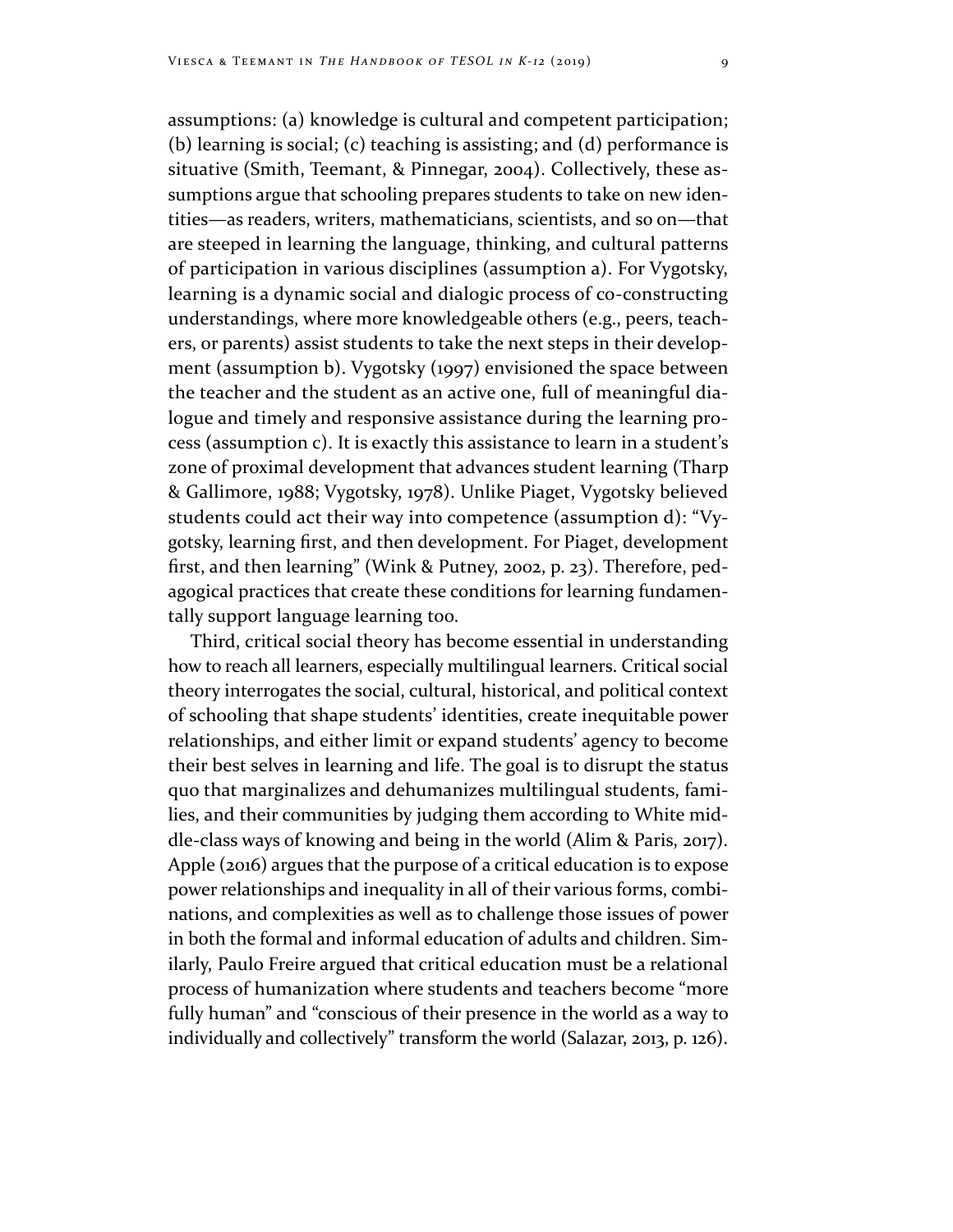These three developments—the demographic shift (Maxwell, 2014), the sociocultural turn (Johnson, 2006), and the critical turn (Gottesman, 2016)—underpin the pedagogical recommendations for improving schooling for multilingual students presented in the following section. Each of these developments also presents an opportunity for radical pedagogical change. The following types of approaches exemplify pedagogy based in critical sociocultural perspectives: Standards for effective pedagogy (Teemant, Leland, & Berghoff, 2014; Tharp, Estrada, Dalton, & Yamauchi, 2000); funds of knowledge (Moll, Amanti, Neff, & González, 1992); equitable mathematics (Moschkovich, 2013); critical literacy (Lewison, Leland, & Harste, 2015); and critical pedagogy in urban schools (Duncan-Andrade & Morrell, 2008). These approaches also illustrate how language, culture, teacher learning and pedagogy matter in the preparation of content to work with multilingual students.

### **Practical Applications in K‐12**

In this section, concrete ways for improving pedagogical practices—the *how* of teaching—for multilingual learners are presented. The suggested pedagogical practices create the conditions for language and content learning and represent a synthesis of 40 years of research done by the Center for Research on Education, Diversity and Excellence (CREDE; Tharp et al., 2000) and are reinforced by subsequent research (Teemant et al., 2014; Teemant, Hausman, & Tyra, 2017) and syntheses of research (e.g., Bransford, Derry, Berliner, Hammerness, & Beckett, 2005; Hattie, 2009).

**Figure 1** represents six essential pedagogical principles of learning that are known to improve student achievement and English development. The goal is to use at least three of these principles in the design of any single activity. These principles are discussed in three stages to align with Vygotsky's (1978) assumptions: (a) Learning is Social, (b) Teaching is Assisting and Situated Performance, and (c) Knowledge is Cultural and Competent Participation. These stages of teacher change are also derived from longitudinal instructional coaching research with content teachers of multilingual learners (e.g., Teemant, 2014; Teemant et al., 2014; Teemant, Cen, & Wilson, 2015). While the first stage of change described is easy for teachers to embrace, the other pedagogical changes will require intentional and sustained cycles of reflection and innovative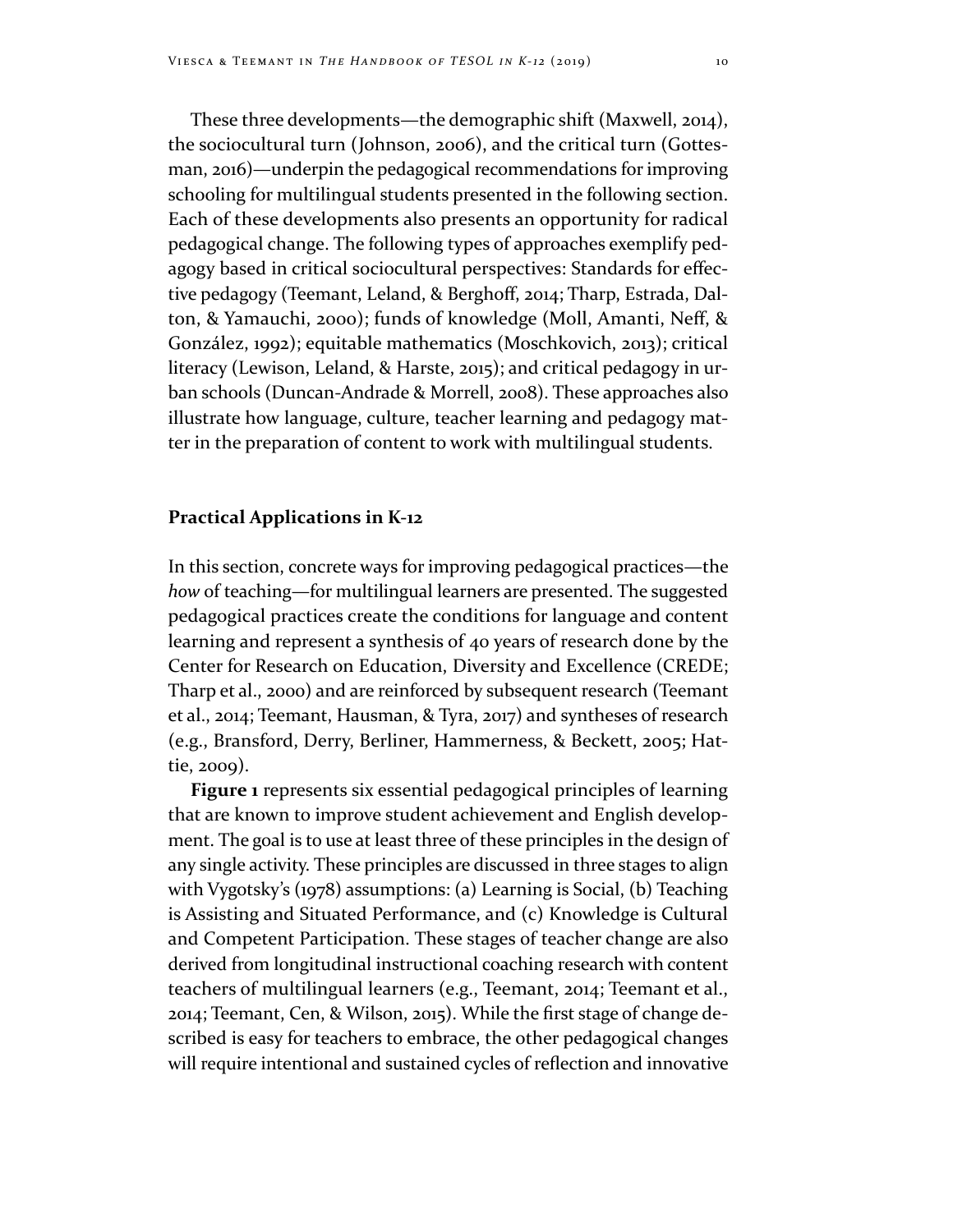

**Figure 1.** Six Standards for Effective Pedagogy (*Source:* Teemant [2010]. Poster reprinted with permission).

action to improve practice. Teachers who make these changes reframe student-teacher relationships and significantly improve student learning outcomes (e.g., Teemant et al., 2017; Teemant & Hausman, 2013; Teemant, Hausman, & Kigamwa, 2016).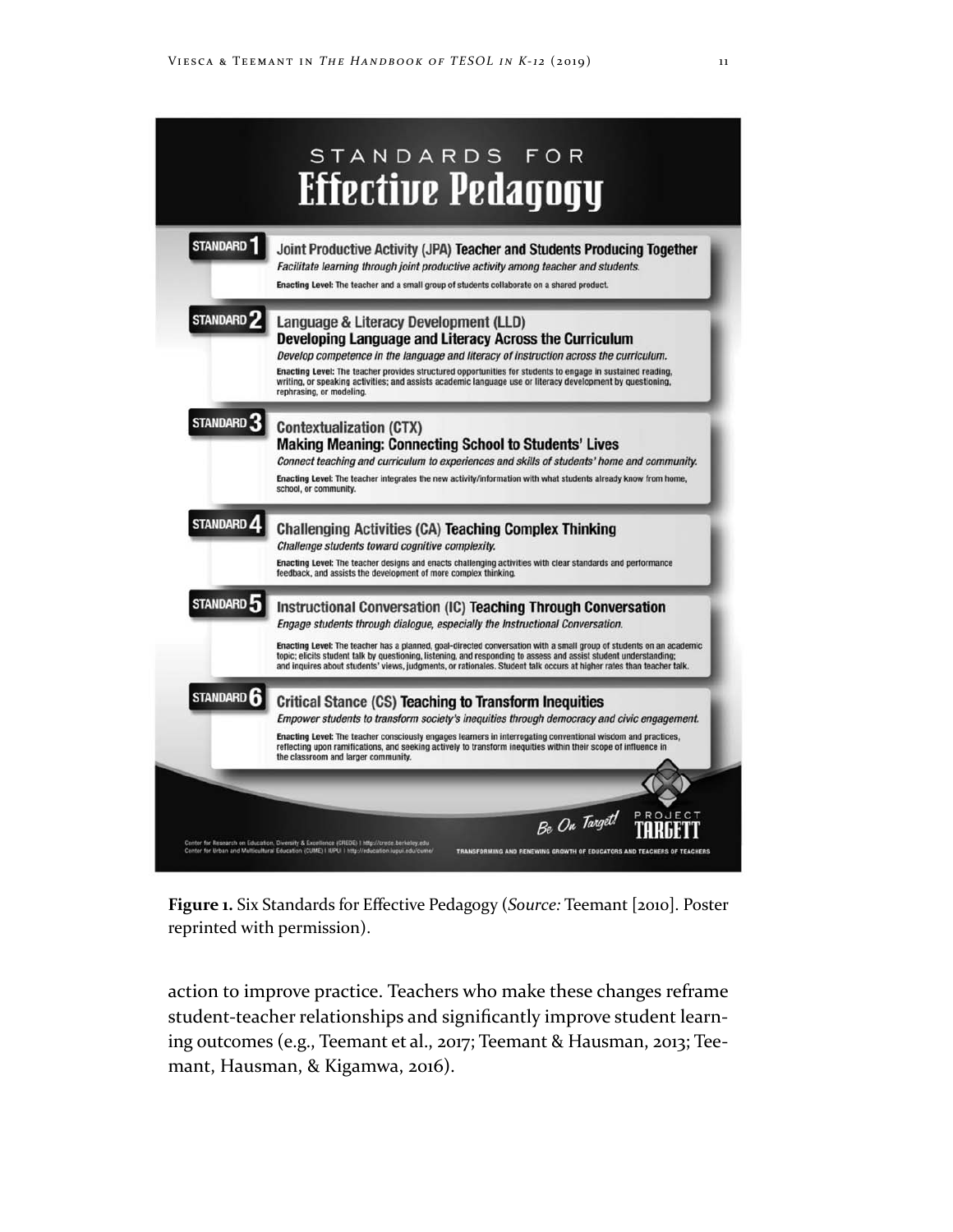### *First Stage of Necessary Change: Learning is Social*

Students cannot learn language if they are never allowed to use language in the process of learning. Thinking and language use go hand in hand. Therefore, to make learning a social and relational process, teachers need to incorporate much more frequent use of small-group activities that increase opportunities for collaboration, extended language use, and meaningful co-construction of learning. The most fundamental change required for improving academic and English development for multilingual learners is to change the organization of the classroom to incorporate small‐group configurations where students produce group— rather than individual—representations of their learning. Tharp et al. (2000) describe these changes as a reliance on joint productive activity (collaboration) and language and literacy development across the curriculum. Strategies such as reciprocal teaching, problemsolving, concept mapping, peer tutoring, and other types of cooperative learning have been identified by Hattie (2012) as strong influences on student achievement. Such strategies have the added benefit of creating an interdependent learning community where every student works with every other student in the class. The regular use of multiple, simultaneous, and differentiated small groups is largely an issue of classroom management, especially for secondary science and mathematics teachers (Teemant et al., 2015). Once the logistics are in place, teachers focus on using rubrics to assess targeted group products and decide the timing of individual assessments to audit learning.

# *Second Stage of Necessary Change: Teaching is Assisting and Situated Performance*

Tharp and Gallimore (1988) observed that "In American classrooms, now and since the 19th century, teachers generally act as if students are supposed to learn on their own" (p. 3). If learning tasks are too simple, no feedback or assistance is necessary (Hattie, 2009). Rather than auditing, monitoring, or observing students learn, critical sociocultural perspectives envision a change in the teacher-student relationship, and such changes are also reflected in the Common Core State Standards Initiative (National Governors Association, Center for Best Practices, & Council of Chief State School Officers, 2010) and the Next Generation Science Standards (NGSS Lead States, 2013).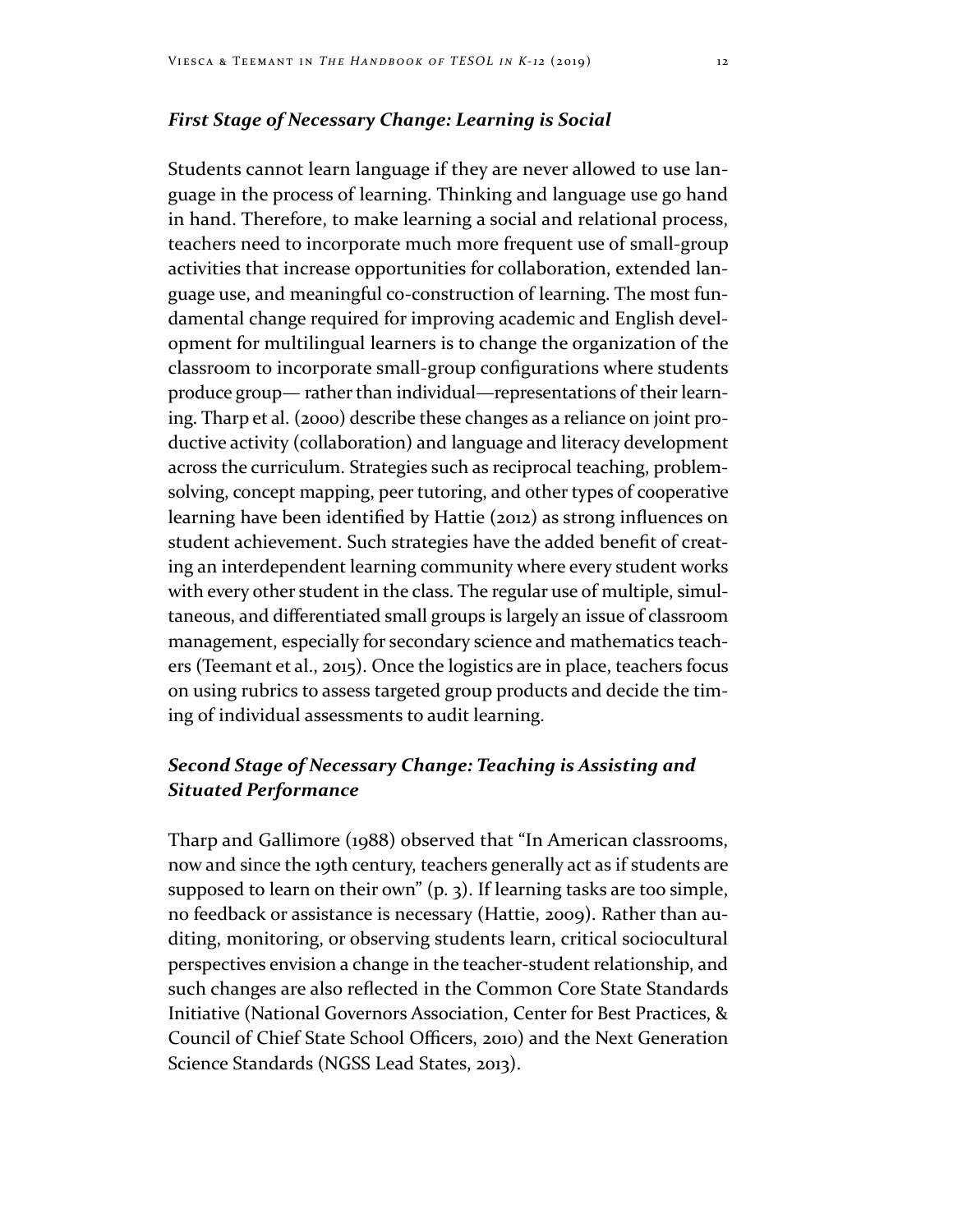The space between the teacher and students needs to become active with dialogue and responsive assistance. Therefore, this stage requires teachers to (a) design challenging activities with clear expectations that target higher order thinking skills; (b) systematically work with small groups of students; and (c) provide responsive assistance *in the process of learning*. In this stage, teachers either intentionally float from group to group, providing timely assistance with language (language and literacy development) and thinking (challenging activities), or they work with a small group of students with shared learning needs in a goal-directed and planned instructional conversation. While floating to give unplanned assistance is most common, teachers can be more productive in advancing student learning by becoming a full participant with a small group for a sustained period of time (10 or more minutes, depending on students' ages). Assistance in these contexts can include questioning, rephrasing, modeling, eliciting student rationales for thinking, pressing for more precise language, or feeding back against a standard for performance while collaborating with students to co-construct understandings.

Beyond managing student-led and teacher-led small groups, the teacher challenge for providing meaningful assistance is having a clear understanding of learning goals: What is the goal of this activity? What do I expect students to do and say? What misconceptions might arise? How will I know when a student has met expectations? Hattie (2012) identified such practices as setting goals, giving feedback, teacher clarity, meta‐cognitive strategies, and student‐centered teaching as examples of high impact strategies that advancing student achievement.

# *Third Stage of Necessary Change: Knowledge is Cultural and Competent Participation*

The Common Core State Standards (National Governors Association et al., 2010) and the NGSS (NGSS Lead States, 2013) have put a spotlight on students explicitly taking on new academic identities, with the necessary language and thinking patterns, to competently participate in various disciplines. Although these national standards describe the *what*  of teaching, they also have implications for practice: Classrooms are filled with discipline-specific dialogue that is rich in evidence and rationales for student thinking. This move to dialogic learning reinforces the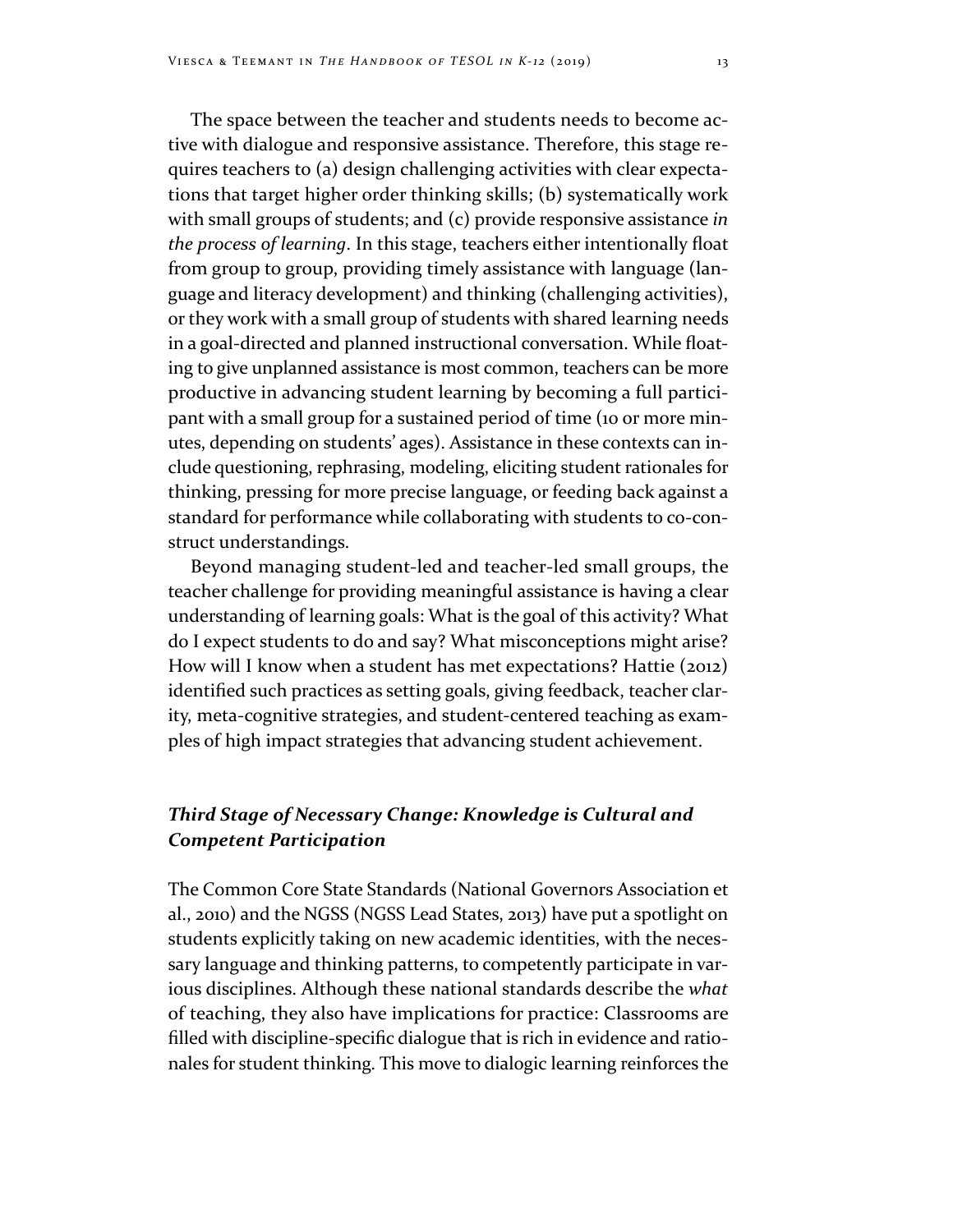necessary pedagogical changes already described in stages one and two above. The neglected element of the new national standards, however, is unpacking Vygotsky's (1978) argument that knowledge is also cultural.

In this stage of change, teachers are still using small‐group configurations and assisting students in learning, but now they intentionally build a classroom culture that affirms learners' culture and linguistic identities as well as their histories, experiences, and informal ways of knowing. Langer‐Osuna and Nasir (2016) synthesized 100 years of research demonstrating that "learning is linked to identity development and that healthy identity development necessitates caring relationships that foster a sense of safety and positive regard" (p. 736). Unfortunately, multilingual students often do not understand "the expectations, discourse styles, and modes of school-based ways of thinking and learning…leaving them feeling confused and alienated" (DeCapua & Marshall, 2015, p. 2).

Howard and Milner IV (2014) describe racial and cultural knowledge as being "extremely complex—perhaps more difficult than that of subject matter and pedagogical content knowledge" (p. 207). It is challenging because teachers and students do not always share ethnic, racial, linguistic, or economic backgrounds. This is further complicated because (a) cultural knowledge about students is not provided, but must be intentionally solicited or uncovered by teachers while teaching; and (b) the curriculum represents the values, beliefs, customs, history, and places associated with dominate culture. As Giroux (1988) suggests, in schooling, "there is no mention of how such knowledge gets chosen, whose interests it represents, or why students might be interested in learning it" (p. 89). Alim and Paris (2017) wonder what it would mean "if the goal of teaching and learning with youth of color was not ultimately to see how closely students could perform White middle-class norms, but rather to explore, honor, extend, and at times, problematize their cultural practices and investments" (p. 3).

Contextualization, instructional conversation, and critical stance are principles of learning that position a teacher to build an affirming culture of learning. Each of these principles is activated through the development of caring relationships, which Lampert (2012) argues are as important for improving teaching and good lesson planning. Of the six principles, these three are often also the least used tools in a teacher's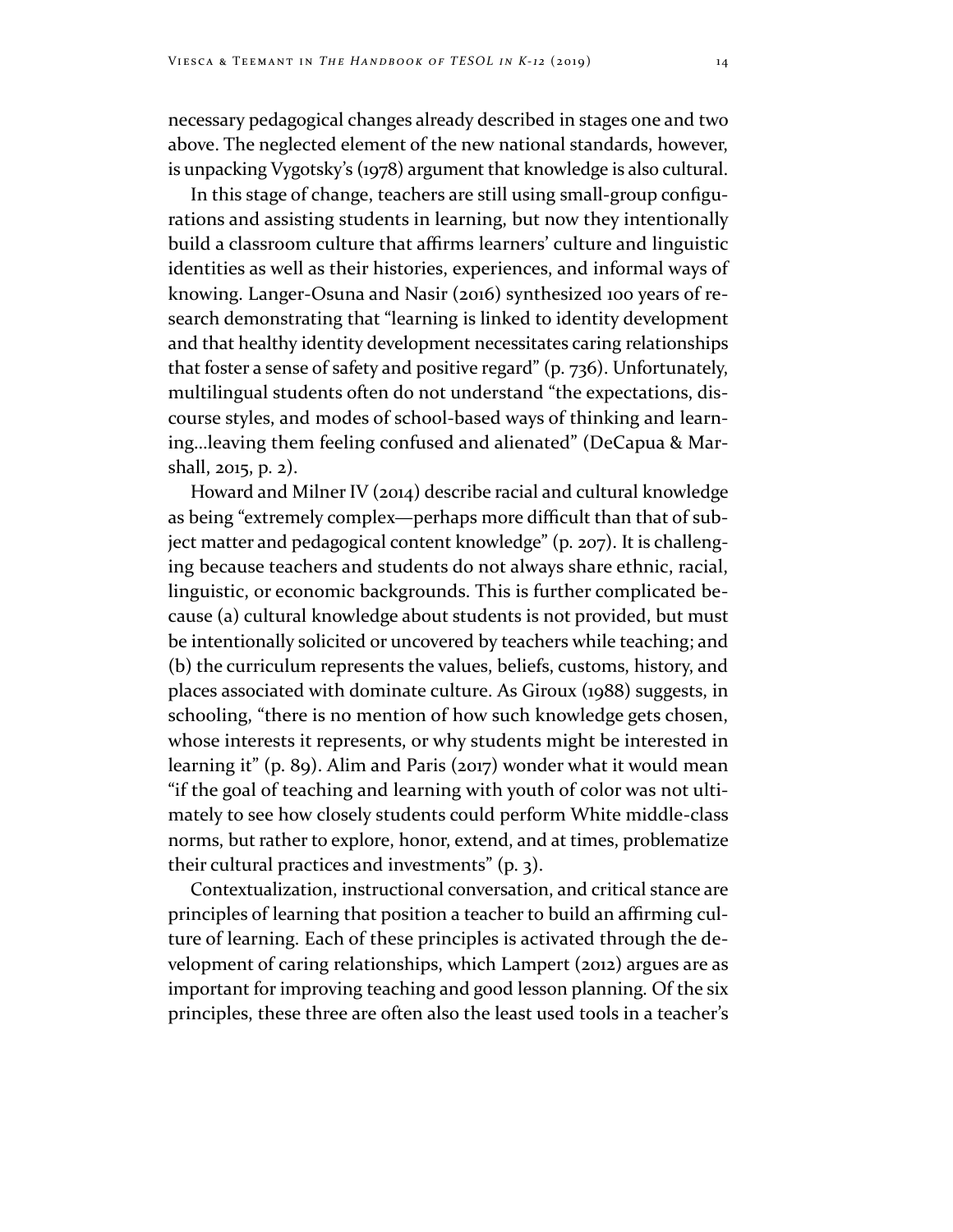pedagogical tool kit. The research shows that teachers grew the most in their use of contextualization and the instructional conversation, but even modest gains in critical stance led to significant gains in student achievement and English development (Teemant et al., 2017; Teemant & Hausman, 2013).

Contextualization asks teachers to present new academic concepts by eliciting from students what they already know about a topic from home, school, or community. Vygotsky (1978) envisioned linking students' informal and everyday understandings to formal school concepts as contextualizing. The teacher‐led, small‐group instructional conversation (e.g., Saunders & Goldenberg, 1999) with its "emphasis on extended discourse and responsivity to student contributions, helps the teacher to understand the knowledge, experiences, and values of the students" as well (Moll, 2001, p. 123). Use of instructional conversation significantly increases student learning (e.g., Saunders & Goldenberg, 1999), and mitigates teachers' negative attitudes about students (Mellom, Straubhaar, Balderas, Ariail, & Portes, 2018). Critical stance uses school knowledge to address students' real‐world contexts and concerns, especially student‐identified injustices, inside and outside of the classroom. As a pedagogical practice, critical stance asks students to interrogate the status quo, reflect upon it from multiple perspectives, and take action within their sphere of influence. As Ladson‐Billings (1995) suggests, "Students must develop a broader sociopolitical consciousness that allows them to critique the cultural norms, values, mores, and institutions that produce and maintain social inequities" (p. 162).

In summary, critical sociocultural perspectives suggest multilingual students benefit from a classroom culture of learning that is pedagogically relational, dialogic, co-constructed, cognitively challenging, reflective, and culturally relevant in ways that humanize and affirm students' identities, expand their agency and possibilities in learning and life, and disrupt power dynamics that result in inequities inside and outside of the classroom. Although critical sociocultural practices are currently only in limited use in public schools in the United States, these practices are widely recognized as the foundation for improving content-area teaching and student learning outcomes.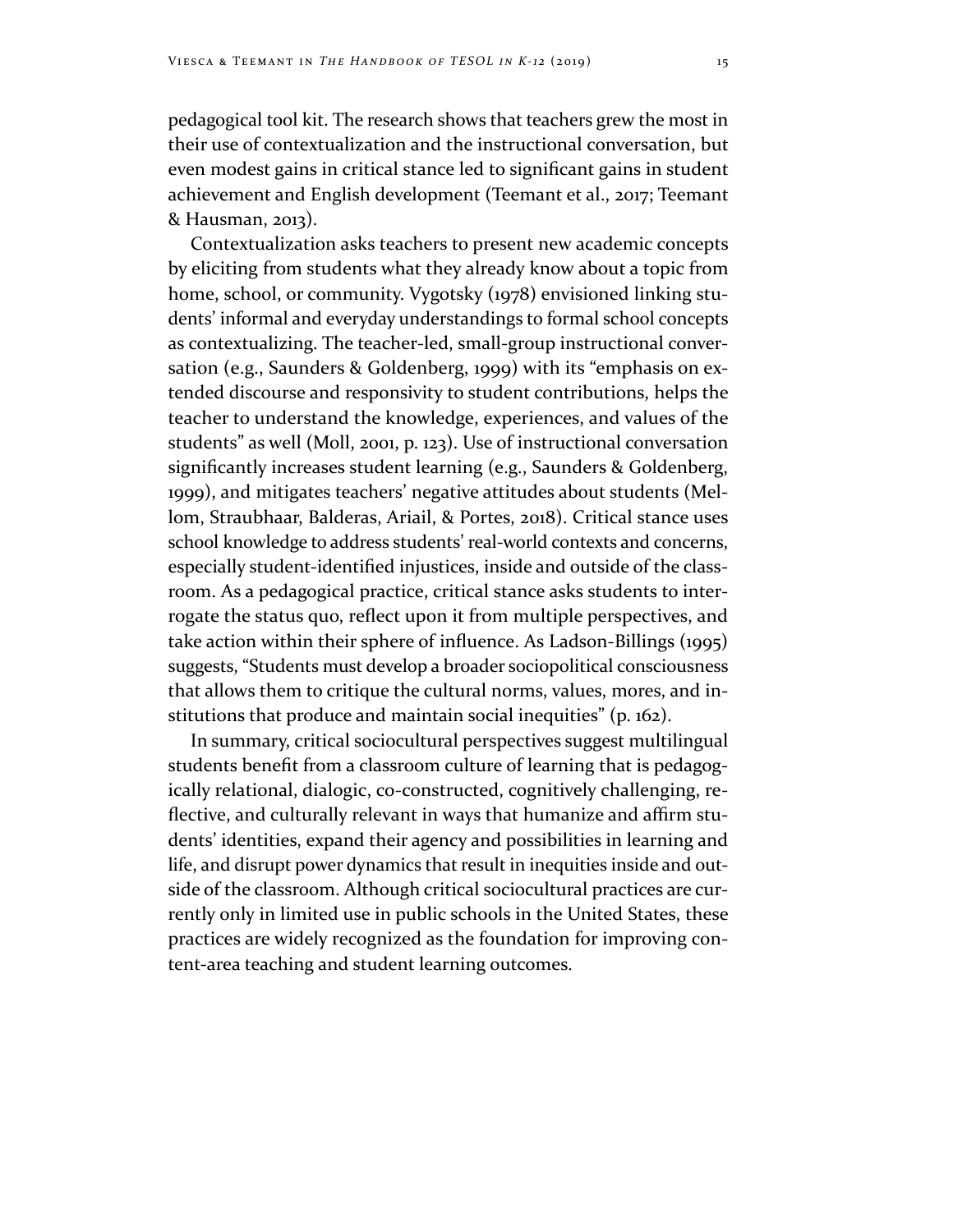# **Future Directions for TESOL in K‐12**

Across this chapter, we have made an argument that current research and successes in practice argue for a pedagogical approach that is theoretically grounded in critical sociocultural theory. Our future success for TESOL in K-12 demands that we attend to the ideological issues and assimilationist challenges in our work with content teachers and move toward pluralism and a disruption of the inequitable status quo along various intersectionalities (e.g., race, class, language, gender, etc.) for our multilingual students. Further, research suggests we should attend to language, teacher learning, and pedagogy. The practical applications described herein provide the tools to accomplish such change. The Six Standards for Effective Pedagogy (Figure 24.1) provide both a strong theoretical and empirical grounding for a promising direction for our field.

When content teachers are given the tools and resources to situate learning as social, teaching as assisting and situated performance, and knowledge as cultural and competent participation, the things that we know matter from research will be attended to and the conditions necessary for strong multilingual language development and grade level content learning can be created. Through focusing on strong theoretically and empirically grounded approaches to content teaching for multilingual students, teachers and teacher educators can meaningfully promote multilingualism and equity for multilingual students regardless of their level of English proficiency.

As we move forward, the kind of pedagogy described herein should be a foundation for the preparation of content teachers of multilingual students, both for in-service and pre-service teachers. The opportunity to create the conditions for high levels of content and language learning while also teaching to transform inequity is a powerful and necessary direction forward for TESOL in K-12 settings. The issues, approaches, and practices described in this chapter call for teachers and teacher educators to take on new roles, what Hattie (2009) describes as "teachers as activators, as deliberate change agents, and as directors of learning" (p. 25). Any program preparing content teachers of multilingual students must theoretically, pedagogically, and politically demonstrate in context that language, teacher learning, and pedagogy matter.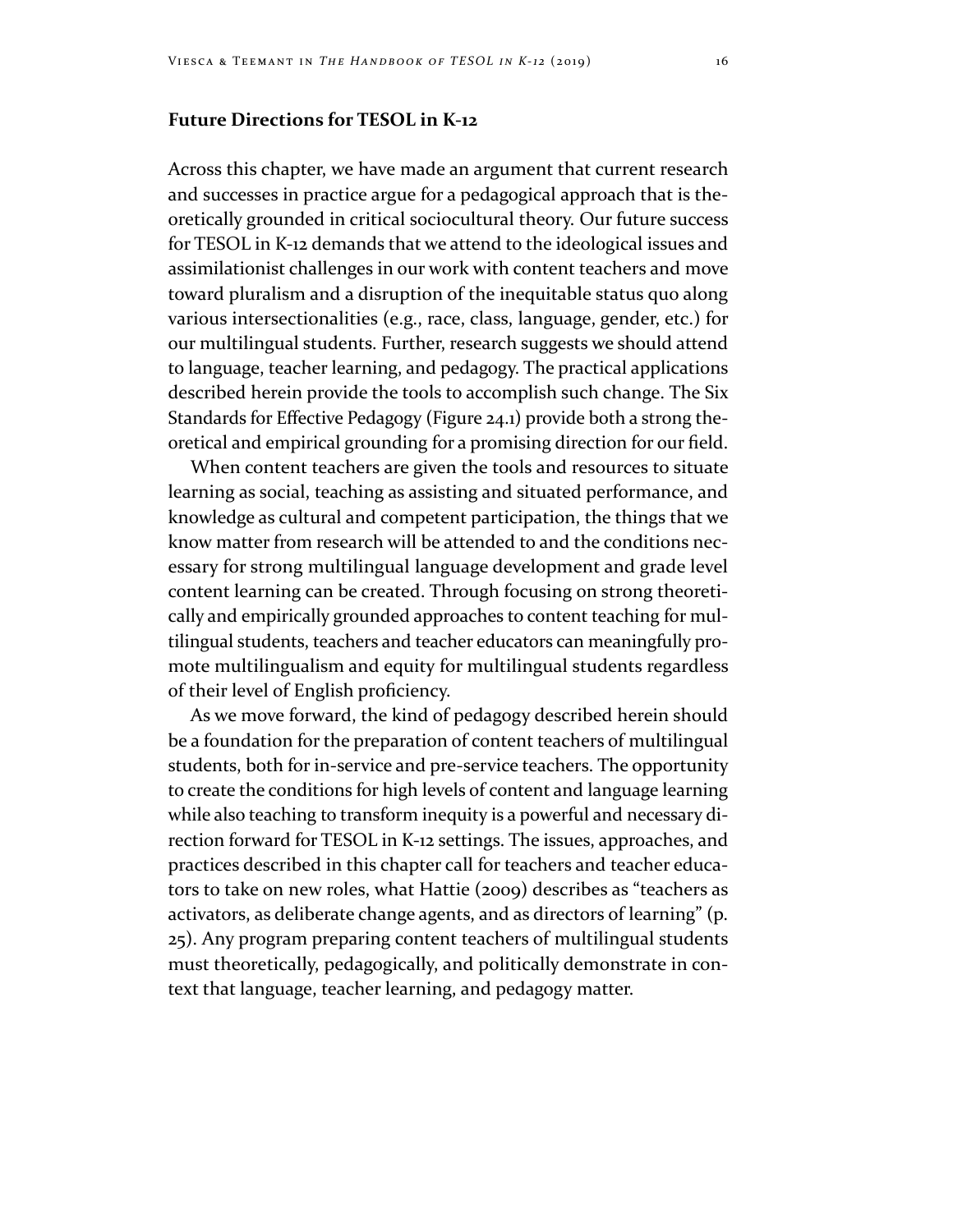# **References**

- Agirdag, O. (2014). The long‐term effects of bilingualism on children of immigration: Student bilingualism and future earnings. *International Journal of Bilingual Education and Bilingualism*, *17*(4), 449–464. [https://doi.org/10.1080/136](https://doi.org/10.1080/13670050.2013.816264) [70050.2013.816264](https://doi.org/10.1080/13670050.2013.816264)
- Alim, H. S., & Paris, D. (2017). What is culturally sustaining pedagogy and why does it matter? In D. Paris, & H. S. Alim (Eds.), *Culturally sustaining pedagogies: Teaching and learning for justice in a changing world* (pp. 1–21). New York, NY: Teachers College Press.
- Andrews, D., & Weisenberg, A. W. (2013). Teaching credential candidates how to adapt lessons and increase vocabulary for English language learners. *NABE Journal of Research and Practice*, *4*(1). Retrieved from [https://www2.nau.edu/](https://www2.nau.edu/nabej) [nabej‐p/ojs/index.php/njrp/index](https://www2.nau.edu/nabej)
- Apple, M. W. (2016). Series editor's introduction. In I. Gottesman (Ed.), *The critical turn in education: From Marxist critique to poststruturalist feminism to critical theories of race* (pp. xi–xv). New York, NY: Routledge.
- Baecher, L., Knoll, M., & Patti, J. (2016). Targeted observation of ELL instruction as a tool in the preparation of school leaders. *International Multilingual Research Journal*, *10*(3), 201–216.
- Bialystok, E. (2018). Bilingual education for young children: Review of the effects and consequences. *International Journal of Bilingual Education and Bilingualism*, *21*(6), 666–679.<https://doi.org/10.1080/13670050.2016.1203859>
- Blanchard, S., & Muller, C. (2015). Gatekeepers of the American dream: How teachers' perceptions shape the academic outcomes of immigrant and languageminority students. *Social Science Research*, *51*, 262–275.
- Bransford, J., Darling-Hammond, L., & LePage, P. (2005). Introduction. In L. Darling-Hammond, & J. Bransford (Eds.), *Preparing teachers for a changing world: What teachers should learn and be able to do* (pp. 1–39). San Francisco, CA: Jossey-Bass.
- Bransford, J., Derry, S., Berliner, D., Hammerness, K., & Beckett, K. L. (2005). Theories of learning and their role in teaching. In L. Darling-Hammond, & J. Bransford (Eds.), *Preparing teachers for a changing world: What teachers should learn and be able to do* (pp. 40–87). San Francisco, CA: Jossey‐Bass.
- Brisk, M. E. (2005). *Bilingual education: From compensatory to quality schooling*. Mahwah, NJ: Lawrence Erlbaum Associates.
- Bunch, G. C. (2013). Pedagogical language knowledge preparing mainstream teachers for English learners in the new standards era. *Review of Research in Education*, *37*(1), 298–341. <https://doi.org/10.3102/0091732X12461772>
- Catalano, T., Reeves, J. R., & Wessels, S. (2017). "The soccer field, it has dirt": A critical analysis of teacher learners in contact with emergent multilingual students. *Critical Inquiry in Language Studies*, *15*(1), 1–20.
- Chien, C. W. (2013). Analysis of an instructional coach's role as elementary school language teachers' professional developer. *Current Issues in Education*, *16*(1), 1–10.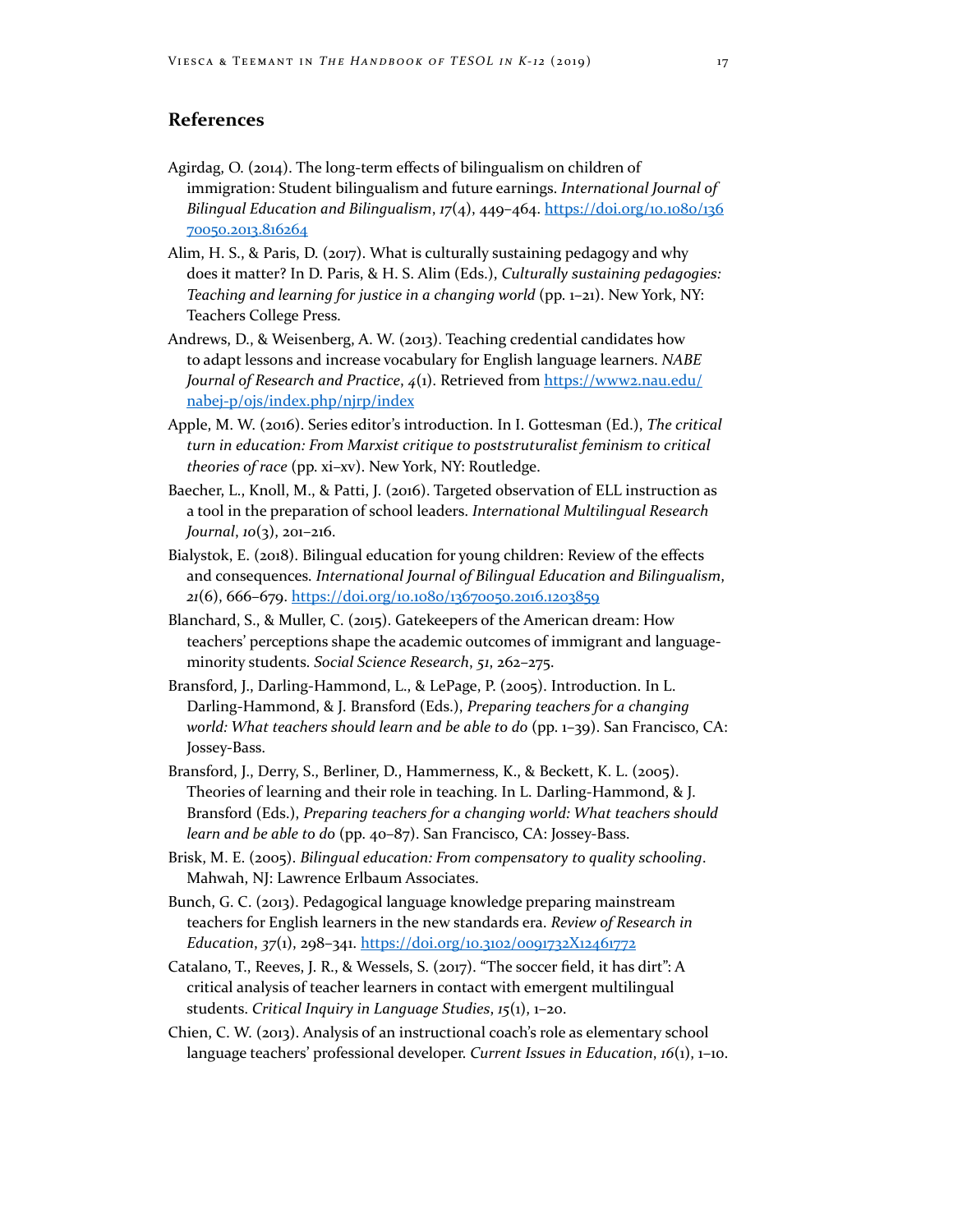- Chval, K. B., Pinnow, R. J., & Thomas, A. (2015). Learning how to focus on language while teaching mathematics to English language learners: A case study of Courtney. *Mathematics Education Research Journal*, *27*(1), 103–127.
- Cuban, L. (2013). *Inside the black box of classroom practice: Change without reform in American education*. Cambridge, MA: Harvard Education Press.
- DeCapua, A., & Marshall, H. W. (2015). Reframing the conversation about students with limited or interrupted formal education: From achievement gap to cultural dissonance. *NASSP Bulletin*, *99*(4), 356–370 1–15. [https://doi.](https://doi.org/10.1177/0192636515620662) [org/10.1177/0192636515620662](https://doi.org/10.1177/0192636515620662)
- DelliCarpini, M. E., & Alonso, O. B. (2014). Teacher education that works: Preparing secondary-level math and science teachers for success with English language learners through content-based instruction. *Global Education Review*, *1*(4), 155–178.
- de Oliveira, L. C., & Obenchain, K. (Eds.) (2018). *Teaching history and social studies to English language learners: Preparing pre-service and in-service teachers*. London: Palgrave Macmillan.
- de Oliveira, L. C., Obenchain, K., Kenney, R., & Oliveira, A. (Eds.) (in press). *Approaches to teaching the content areas to English language learners in secondary schools: English language arts, mathematics, science, and social studies*. New York: Springer.
- de Oliveira, L. C., & Shoffner, M. (Eds.) (2016). *Teaching English language arts to English language learners: Preparing pre-service and in-service teachers*. London: Palgrave Macmillan.
- de Oliveira, L. C., & Wilcox, K. C. (Eds.) (2017). *Teaching science to English language learners: Preparing pre-service and in-service teachers*. London: Palgrave Macmillan.
- de Oliveira, L. C., & Yough, M. (Eds.) (2015). *Preparing teachers to work with English language learners in mainstream classrooms*. Charlotte, NC: Information Age Publishing and TESOL Press.
- Duncan-Andrade, J. M. R., & Morrell, E. (2008). *The art of critical pedagogy: Possibilities for moving from theory to practice in urban education*. New York, NY: Peter Lang.
- Faltis, C., Arias, M. B., & Ramirez-Marín, F. (2010). Identifying relevant competencies for secondary teachers of English learners. *Bilingual Research Journal*, *33*(3), 307–328. <https://doi.org/10.1080/15235882.2010.529350>
- Faltis, C. J., & Valdés, G. (2016). Preparing teachers for teaching in and advocating for linguistically diverse classrooms: A vade mecum for teacher educators. In Gitomer, & C. A. Bell (Eds.), *Handbook of research on teaching* (pp. 549–592). Washington, DC: American Educational Research Association.
- Flores, N., & Rosa, J. (2015). Undoing appropriateness: Raciolinguistic ideologies and language diversity in education. *Harvard Educational Review*, *85*(2), 149–171.
- Freeman, Y., & Freeman, D. (Eds.) (2014). *Research on preparing preservice teachers to work effectively with emergent bilinguals*. Bingley: Emerald.
- Freire, P. (1994). *Pedagogy of the oppressed*. New York, NY: Continuum.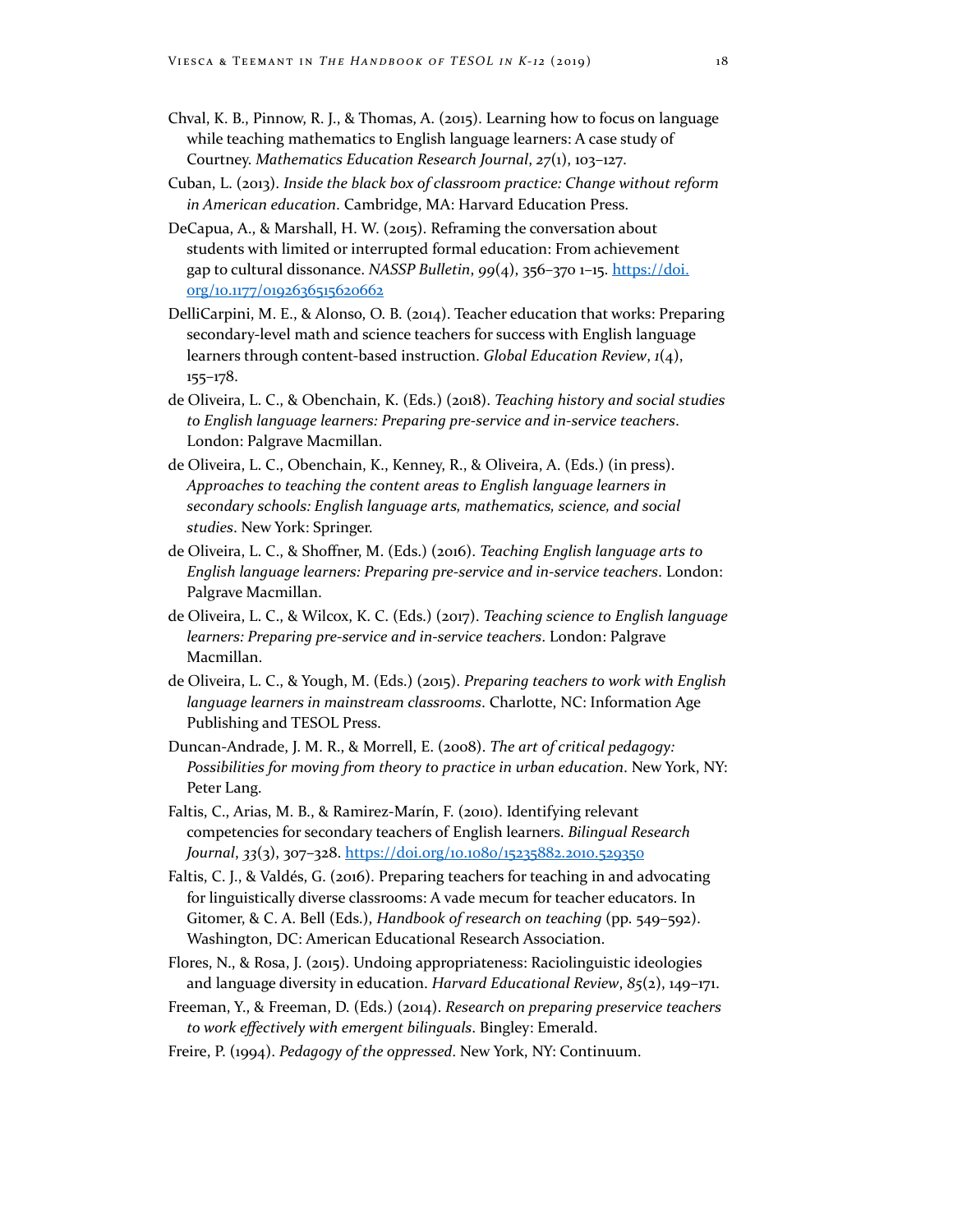- Fullan, M. (2007). *The new meaning of educational change* (4th ed.). New York, NY: Teachers College Press.
- Galguera, T. (2011). Participant structures as professional learning tasks and the development of pedagogical language knowledge among preservice teachers. *Teacher Education Quarterly*, *38*(1), 85–106.
- García, O. (2009). *Bilingual education in the 21st century: A global perspective*. Malden, MA: Wiley-Blackwell.
- García, O., Johnson, S. I., & Seltzer, K. (2017). *The translanguaging classroom: Leveraging student bilingualism for learning*. Philadelphia, PA: Caslon.
- García, O., & Kleyn, T. (Eds.) (2016). *Translanguaging with multilingual students: Learning from classroom moments*. New York, NY: Routledge.
- Giroux, H. (1988). *Teachers as intellectuals: Toward a critical pedagogy of learning*. Westport, CT: Bergin and Garvey Press.
- Gottesman, I. (2016). *The critical turn in education: From Marxist critique to poststructuralist feminism to critical theories of race*. New York, NY: Routledge.
- Grosjean, F. (2014). Bicultural bilinguals. *International Journal of Bilingualism*, *19*(5), 572–586. https://doi. org/10.1177/1367006914526297
- Halliday, M. A. K. (1994). *Introduction to functional grammar*. London, UK: Edward Arnold.
- Hansen‐Thomas, H., Richins, L. G., Kakkar, K., & Okeyo, C. (2016). I do not feel I am properly trained to help them! Rural teachers' perceptions of challenges and needs with English-language learners. *Professional Development in Education*, *42*(2), 308–324.
- Hargreaves, A., & Fullan, M. (2012). *Professional capital: Transforming teaching in every school*. New York, NY: Teachers College Columbia University.
- Hattie, J. (2009). *Visible learning: A synthesis of over 800 meta-analyses relating to achievement*. New York, NY: Routledge.
- Hattie, J. (2012). *Visible learning for teachers: Maximizing impact on learning*. New York, NY: Routledge.
- Heineke, A. J. (2015). Negotiating language policy and practice: Teachers of English learners in an Arizona study group. *Educational Policy*, *29*(6), 843–878.
- Hopewell, S., & Escamilla, K. (2014). Struggling reader or emerging biliterate student? Reevaluating the criteria for labeling emerging bilingual students as low achieving. *Journal of Literacy Research*,  $46(1)$ , 68-89. [https://doi.](https://doi.org/10.1177/1086296X13504869) [org/10.1177/1086296X13504869](https://doi.org/10.1177/1086296X13504869)
- Howard, T. C., & Milner, H. R. IV (2014). Teacher preparation for urban schools. In H. R. Milner, IV, & K. Lomotey (Eds.), *Handbook of urban education* (pp. 199– 216). New York, NY: Routledge.
- Jimenez-Silva, M., & Olson, K. (2012). A community of practice in teacher education: Insights and perceptions. *International Journal of Sustainability in Higher Education*, *24*(3), 335–348.
- Johnson, K. E. (2006). The sociocultural turn and its challenges for second language teacher education. *TESOL Quarterly*, *40*(1), 235–257.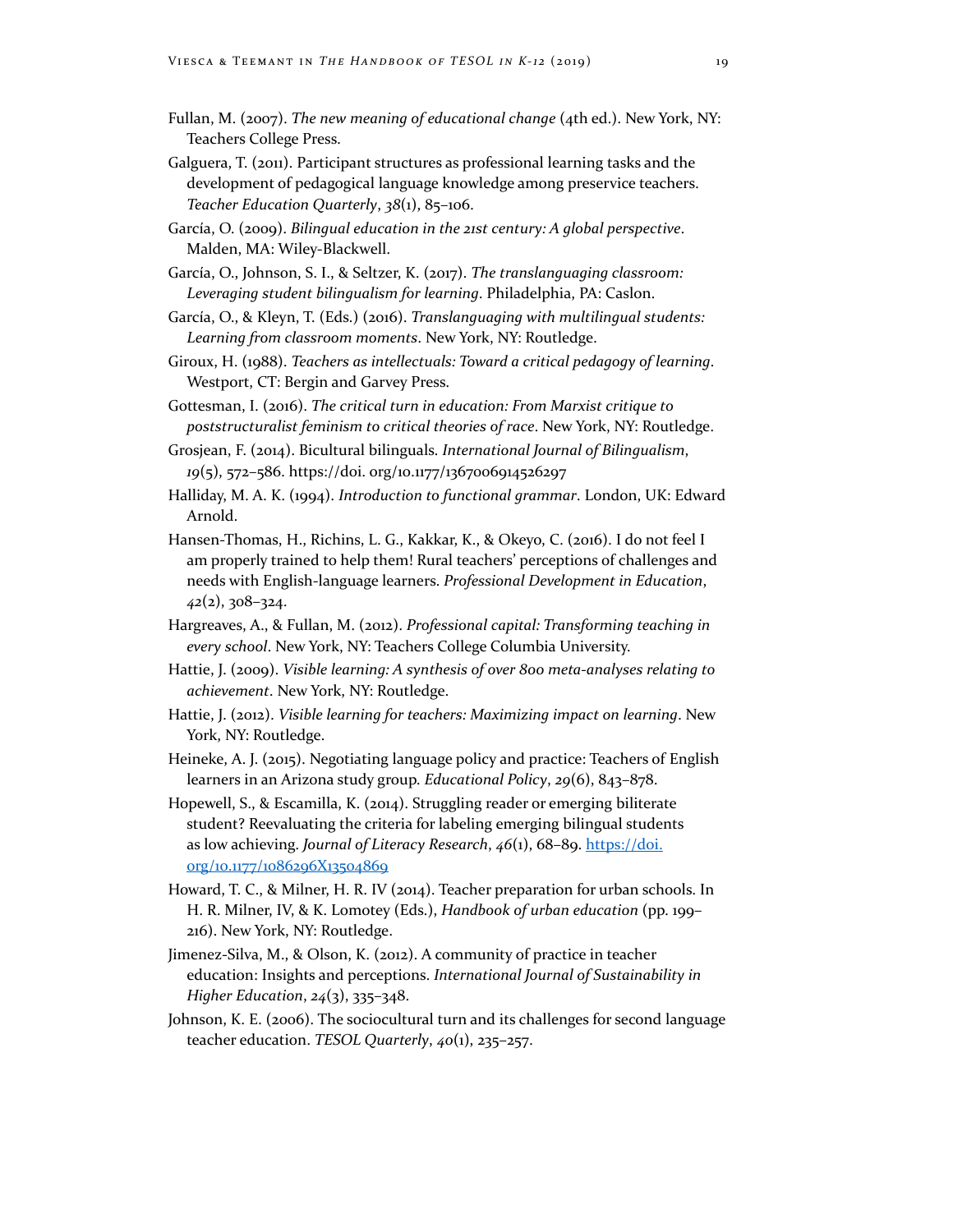- Ladson-Billings, G. (1995). Toward a theory of culturally relevant pedagogy. *American Educational Research Journal*, *32*(3), 465–491.
- Lampert, M. (2012). Improving teaching and teachers: A "generative dance"? *Journal of Teacher Education*, *63*(5), 361–367.
- Langer‐Osuna, J. M., & Nasir, N. S. (2016). Rehumanizing the "other": Race, culture, and identity in education research. *Review of Research in Education*, *40*, 723–743.

Levine, T. H., Howard, E. R., & Moss, D. M. (Eds.) (2014). *Preparing classroom teachers to succeed with second language learners: Lessons from a faculty learning community*. New York, NY: Routledge.

- Lewison, M., Leland, C., & Harste, J. C. (2015). *Creating critical classrooms: Reading and writing with an edge* (2nd ed.). New York, NY: Routledge.
- Lucas, T. (2011). *Teacher preparation for linguistically diverse classrooms: A resource for teacher educators*. New York, NY: Routledge.
- Lucas, T., & Grinberg, J. (2008). Responding to the linguistic reality of mainstream classrooms: Preparing all teachers to teach English language learners. In M. Cochran-Smith, S. Feiman-Nemser, D. J. McIntyre, & K. E. Demers (Eds.), *Handbook of research on teacher education: Enduring questions in changing contexts* (pp. 606–636). New York, NY: Routledge and The Association of Teacher Educators.
- Lucas, T., & Villegas, A. M. (2011). A framework for preparing linguistically responsive teachers. In T. Lucas (Ed.), *Teacher preparation for linguistically diverse classrooms: A resource for teacher educators* (pp. 55–72). New York, NY: Routledge.
- Lutz, A. (2004). Dual language proficiency and the educational attainment of Latinos. *Migraciones Internacionales*, *2*(4), 95–122.
- MacNeill, N., & Silcox, S. (2003). Pedagogic leadership: Putting professional agency back into learning. *Curriculum & Leadership Journal*, Retrieved from [http://](http://www.curriculum.edu.au/leader/pedagogic_leadership:_putting_professional_agency_,4625.html?issueID=9691) [www.curriculum.edu.au/leader/pedagogic\\_leadership:\\_putting\\_professional\\_](http://www.curriculum.edu.au/leader/pedagogic_leadership:_putting_professional_agency_,4625.html?issueID=9691) [agency\\_,4625.html?issueID=9691](http://www.curriculum.edu.au/leader/pedagogic_leadership:_putting_professional_agency_,4625.html?issueID=9691)
- Markos, A. M. (2012). Mandated to learn, guided to reflect: Pre-service teachers' evolving understanding of English language learners. *Issues in Teacher Education*, *21*(1), 39.
- Martin‐Beltrán, M., & Peercy, M. M. (2014). Collaboration to teach English language learners: Opportunities for shared teacher learning. *Teachers and Teaching*, *20*(6), 721–7373. <https://doi.org/10.1080/13540602.2014.885704>
- Master, B., Loeb, S., Whitney, C., & Wyckoff, J. (2016). Different skills? Identifying differentially effective teachers of English language learners. *The Elementary School Journal*, *117*(2), 261–284.
- Maxwell, L. A. (2014, August 19). U.S. school enrollment hits majority‐minority milestone. *Education Week*, Retrieved from [http://www.edweek.org/ew/](http://www.edweek.org/ew/projects/changingdemographics.html) [projects/changingdemographics.html](http://www.edweek.org/ew/projects/changingdemographics.html)
- Mellom, P. J., Straubhaar, R., Balderas, C., Ariail, M., & Portes, P. R. (2018). "They come with nothing": How professional development in a culturally responsive pedagogy shapes teacher attitudes toward Latino/a English language learners. *Teaching and Teacher Education*, *71*, 98–107.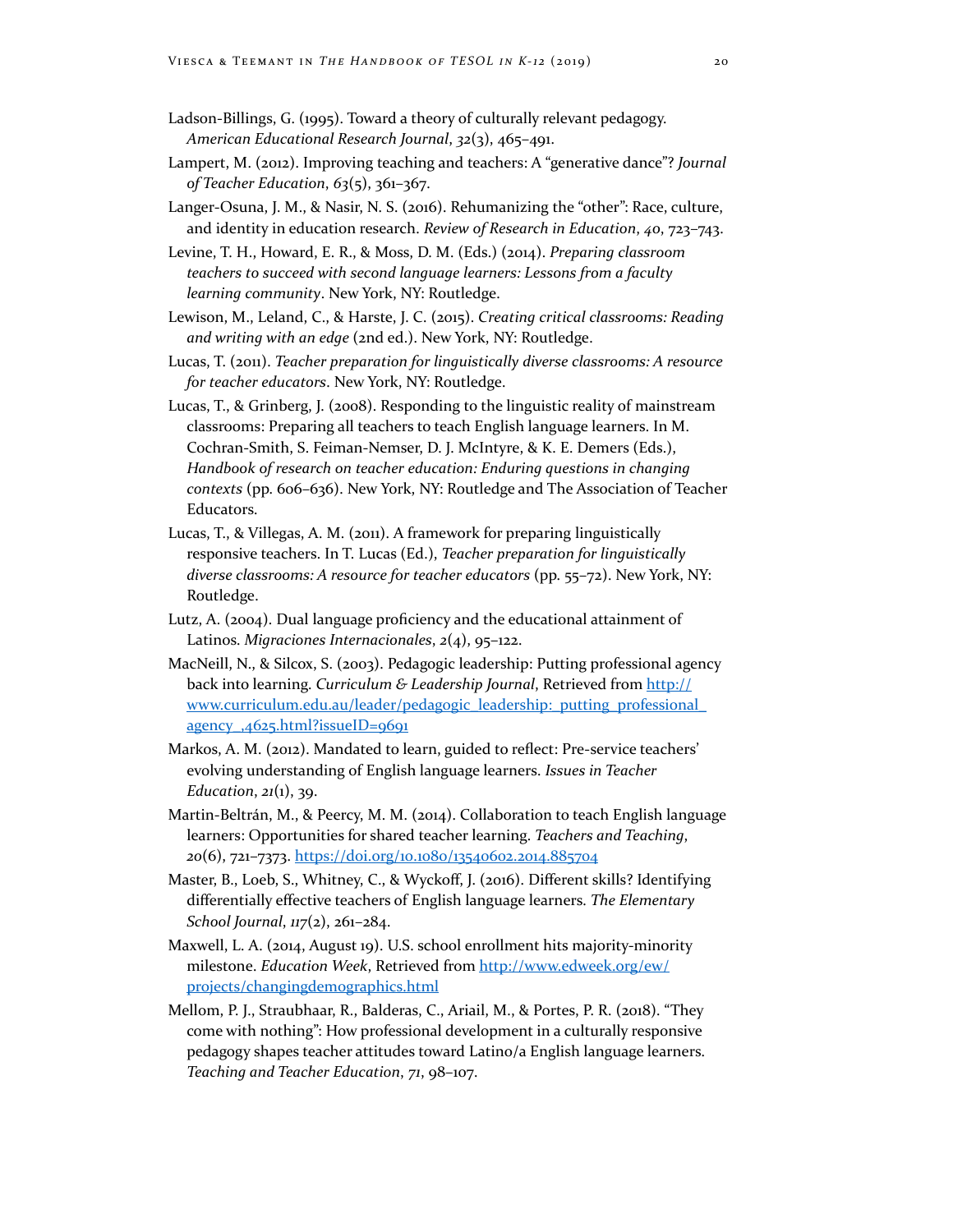- Mitchell, K. (2013). Race, difference, meritocracy, and English: Majoritarian stories in the education of secondary multilingual learners. *Race, Ethnicity, and Education*, *16*(3), 339–364. <https://doi.org/10.1080/13613324.2011.645569>
- Mitchell, K. (2012). English is not ALL that matters in the education of secondary multilingual learners and their teachers. *International Journal of Multicultural Education*, *14*(1), 1–21.
- Moll, L. C. (2001). Through the mediation of others: Vygotskian research on teaching. In V. Richardson (Ed.), *Handbook of research on teaching* (4th ed.) (pp. 111–129). Washington, DC: American Educational Research Association.
- Moll, L., Amanti, C., Neff, D., & González, N. (1992). Funds of knowledge for teaching: Using a qualitative approach to connect homes and classrooms. *Theory Into Practice*, *31*(2), 132–141.
- Moschkovich, J. (2013). Principles and guidelines for equitable mathematics teaching practices and materials for English language learners. *Journal of Urban Mathematics Education*, *6*(1), 45–57.
- Nagel, C. R. (2002). Constructing difference and sameness: The politics of assimilation in London's Arab communities. *Ethnic and Racial Studies*, *25*(2), 258–287.
- National Governors Association, Center for Best Practices, & Council of Chief State School Officers (2010). *Common core state standards*. Washington, DC: Authors.
- NGSS Lead States (2013). *Next generation science standards: For states, by states*. Washington, DC: The National Academies Press.
- Pawan, F. (2008). Content-area teachers and scaffolded instruction for English language learners. *Teaching and Teacher Education*, *24*(6), 1450–1462.
- Peercy, M. M., Martin‐Beltrán, M., Silverman, R. D., & Nunn, S. J. (2015). "Can I ask a question?": ESOL and mainstream teachers engaging in distributed and distributive learning to support English language learners' text comprehension. *Teacher Education Quarterly*, *42*(4), 33–58.
- Pettit, S. (2011). Factors influencing middle school mathematics teachers' beliefs about ELLs in mainstream classroom. *Issues in the Undergraduate Mathematics Preparation of School Teachers: The Journal*, *5* (Teacher Attributes), 1–6 Retrieved from http://www.k-12prep.math.ttu.edu/journal/5.attributes/pettito1/article.pdf
- Rodríguez, A. D., Abrego, M. H., & Rubin, R. (2014). *Coaching teachers of English language learners*. *Reading Horizons*, *53*(2), 1–27.
- Rolstad, K., Mahoney, K., & Glass, G. V. (2005). The big picture: A meta-analysis of program effectiveness research on English language learners. *Educational Policy*, *19*(4), 572–594.
- Russell, F. A. (2014). Collaborative literacy work in a high school: Enhancing teacher capacity for English learner instruction in the mainstream. *International Journal of Inclusive Education*, *18*(11), 1189–1207.
- Salazar, M. (2013). A humanizing pedagogy: Reinventing the principles and practices of education as a journal toward liberation. *Review of Research in Education*, *37*, 121–148.
- Saunders, W. M., & Goldenberg, C. (1999). *The effects of instructional conversations*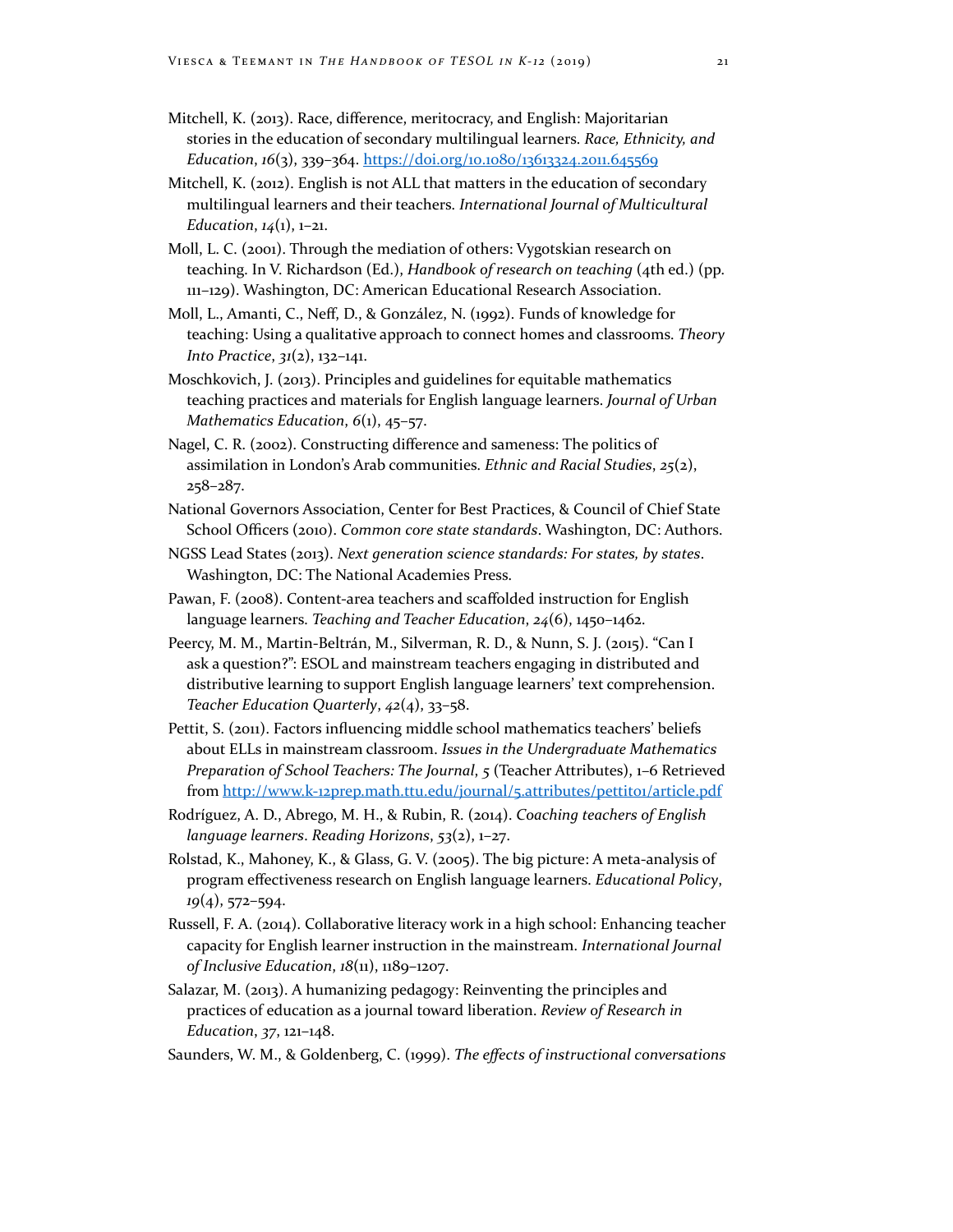*and literature logs on the story comprehension and thematic understanding of English proficiency and limited English proficient students*. Santa Cruz, CA: Center for Research on Education, Diversity & Excellence.

- Schall-Leckrone, L., & McQuillan, P. J. (2012). Preparing history teachers to work with English learners through a focus on the academic language of historical analysis. *Journal of English for Academic Purposes*, *11*(3), 246–266.
- Sharma, S., & Lazar, A. (2014). Pedagogies of discomfort: Shifting preservice teachers' deficit orientations toward language and literacy resources of emergent bilingual students. In Y. Freeman, & D. Freeman (Eds.), *Research on preparing preservice teachers to work effectively with emergent bilinguals* (pp. 3–29). Bingley: Emerald Group Publishing Limited.
- Shaw, J. M., Lyon, E. G., Stoddart, T., Mosqueda, E., & Menon, P. (2014). Improving science and literacy learning for English language learners: Evidence from a preservice teacher preparation intervention. *Journal of Science Teacher Education*, *25*(5), 621–643.
- Slavin, R., & Cheung, A. (2005). A synthesis of research of reading instruction for English language learners. *Review of Educational Research*, *75*(2), 247–284.
- Smith, M. E., Teemant, A., & Pinnegar, S. (2004). Principles and practices of sociocultural assessment: Foundations for effective strategies for linguistically diverse classrooms. *Multicultural Perspectives*, *6*(2), 38–46.
- Stentsenko, A., & Arievitch, I. (1997). Constructing and deconstructing the self: Comparing post-Vygotskian and discourse-based versions of social constructivism. *Mind, Culture, and Activity*, *4*(3), 159–172.
- Teemant, A. (2010). *Six standards for effective pedagogy*. Greenwood, IN: Teemant & Associates.
- Teemant, A. (2014). A mixed methods investigation of instructional coaching: Understanding teacher transformation and sustainability. *Urban Education*, *49*(5), 574–604. <https://doi.org/10.1177/0042085913481362>
- Teemant, A., Cen, Y., & Wilson, A. (2015). Effects of ESL instructional coaching on secondary teacher use of sociocultural instructional practices. *INTESOL Journal*, *12*(2), 1–29. Retrieved from https://journals.iupui.edu/index.php/intesol/index
- Teemant, A., & Hausman, C. S. (2013, April 15). The relationship of teacher use of critical sociocultural practices with student achievement. *Critical Education*, *4*(4). Retrieved from [http://ojs.library.ubc.ca/index.php/criticaled/article/](http://ojs.library.ubc.ca/index.php/criticaled/article/view/182434) [view/182434](http://ojs.library.ubc.ca/index.php/criticaled/article/view/182434)
- Teemant, A., Hausman, C. S., & Kigamwa, J. C. (2016). The effects of higher order thinking on student achievement and English proficiency. *INTESOL Journal*, *13*(1). Retrieved from <https://journals.iupui.edu/index.php/intesol/index>
- Teemant, A., Hausman, C., & Tyra, S. K. (2017). Using instructional coaching to improve teachers' pedagogical knowledge for teaching English learners. In L. Poza (Ed.), (Chair)*Preparing ALL teachers to be language teachers: A national perspective*. San Antonio, TX: Symposium conducted at the meeting of the American Educational Research Association.
- Teemant, A., Leland, C., & Berghoff, B. (2014, April). Development and validation of a measure of critical stance for instructional coaching. *Teaching and Teacher Education*, *39*, 136–147. Retrieved from<http://dx.doi.org/10.1016/j.tate.2013.11.008>